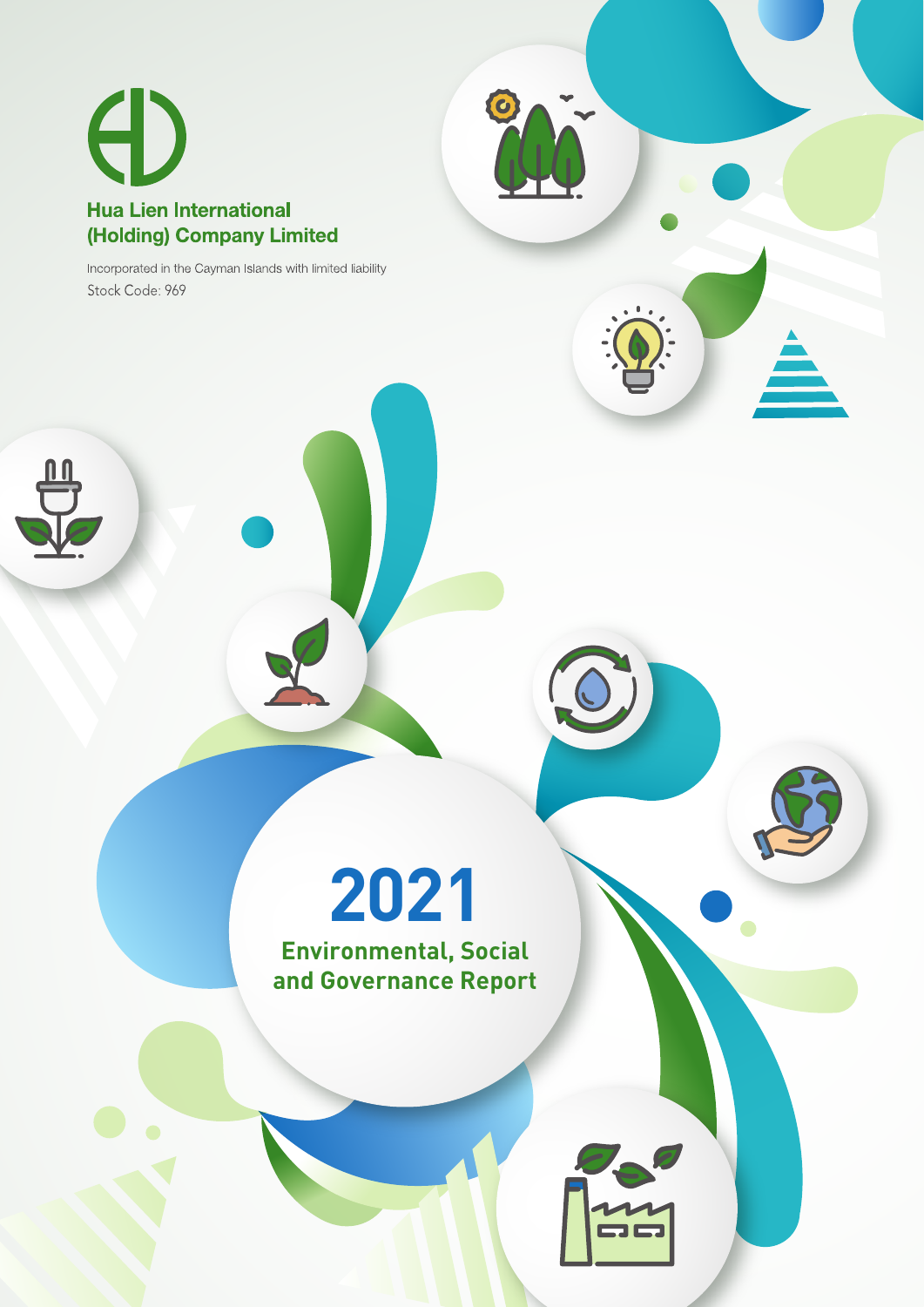# **CONTENTS**

|    |                 |                                                   | Pages          |
|----|-----------------|---------------------------------------------------|----------------|
|    | <b>OVERVIEW</b> |                                                   | $\overline{2}$ |
|    |                 | <b>REPORTING FRAMEWORK</b>                        | $\overline{2}$ |
|    |                 | <b>REPORTING BOUNDARY</b>                         | $\overline{2}$ |
|    |                 | <b>REPORTING PRINCIPLES</b>                       | $\overline{2}$ |
|    |                 | <b>ESG GOVERNANCE</b>                             | $\overline{3}$ |
|    |                 | <b>STAKEHOLDER ENGAGEMENT</b>                     | 5              |
|    |                 | <b>MATERIALITY ASSESSMENT</b>                     | $\sqrt{6}$     |
| А. |                 | <b>ENVIRONMENTAL</b>                              |                |
|    | 1.              | <b>EMISSIONS (ASPECT A1)</b>                      | $\overline{7}$ |
|    | 2.              | USE OF RESOURCES (ASPECT A2)                      | 12             |
|    | 3.              | THE ENVIRONMENT AND NATURAL RESOURCES (ASPECT A3) | 17             |
|    | 4.              | <b>CLIMATE CHANGE (ASPECT A4)</b>                 | 18             |
|    | 5.              | <b>ENVIRONMENTAL COMPLIANCE</b>                   | 19             |
| В. | <b>SOCIAL</b>   |                                                   |                |
|    | 1.              | EMPLOYMENT AND LABOUR STANDARDS                   |                |
|    |                 | Employment (Aspect B1)                            | 20             |
|    |                 | Health and Safety (Aspect B2)                     | 23             |
|    |                 | Development and Training (Aspect B3)              | 24             |
|    |                 | Labour Standards (Aspect B4)                      | 25             |
|    | 2.              | OPERATING PRACTICES                               |                |
|    |                 | Supply Chain Management (Aspect B5)               | 26             |
|    |                 | Product Responsibility (Aspect B6)                | 27             |
|    |                 | Anti-corruption (Aspect B7)                       | 28             |
|    | 3.              | <b>COMMUNITY</b>                                  |                |
|    |                 | Community Investment (Aspect B8)                  | 29             |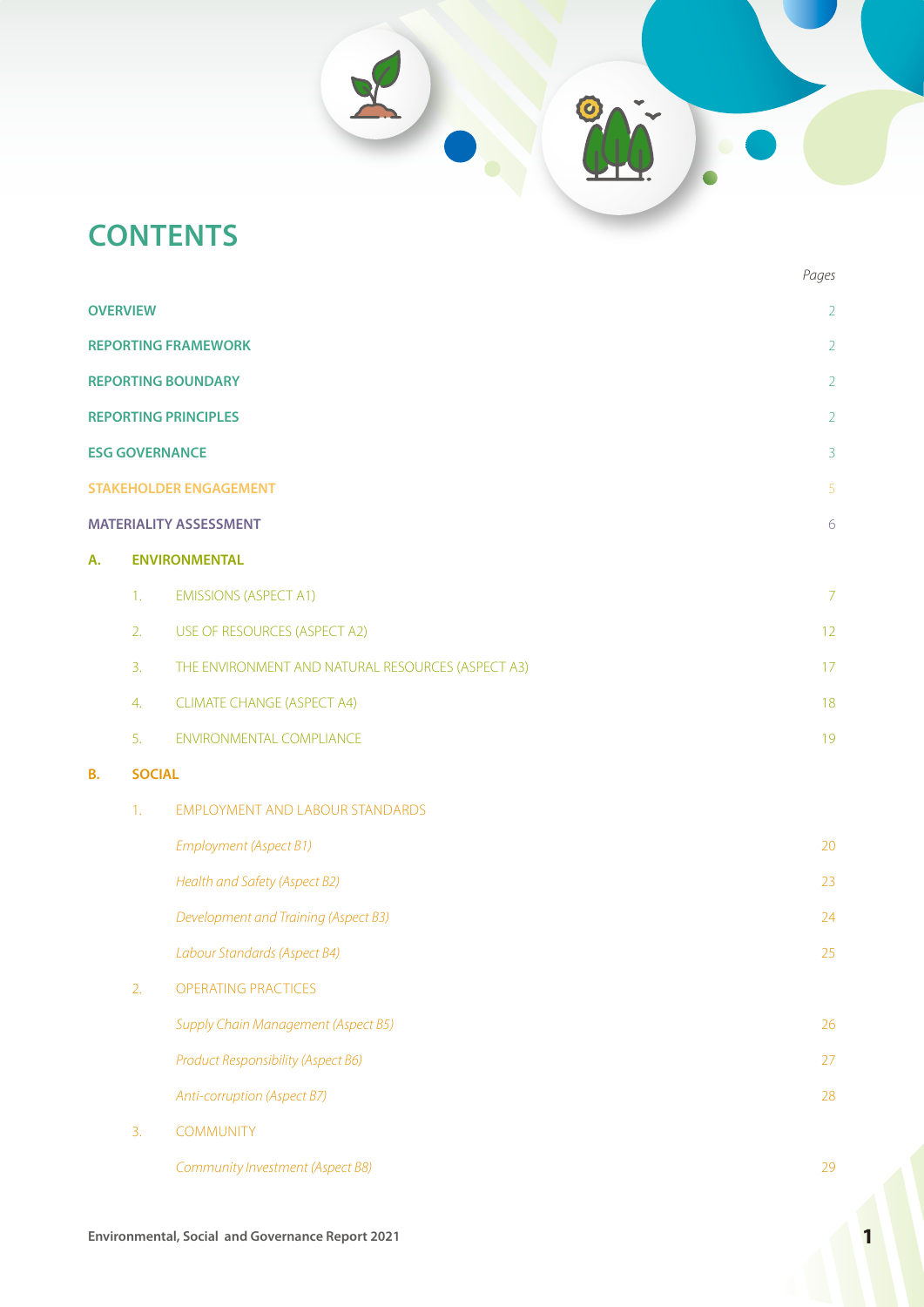# **OVERVIEW**

Hua Lien International (Holding) Company Limited (the "Company") and its subsidiaries (collectively the "Group") are pleased to present the Environmental, Social and Governance ("ESG") Report ("this Report") for the year ended 31st December, 2021 (the "Reporting Period"). This Report summarises the policies, strategies, management approach and performance of the Group in fulfillment of the environmental and social responsibilities during the Reporting Period. This Report should be read in conjunction with the Company's Annual Report 2021 and the Corporate Governance Report contained therein. The electronic version of this Report is released on websites of both the Stock Exchange at http://www.hkexnews.hk and the Company at http://www.irasia.com/listco/hk/hualien/index.htm.

# **REPORTING FRAMEWORK**

This Report has been prepared in accordance with the Environmental, Social and Governance Reporting Guide (the "Reporting Guide") set out in Appendix 27 of the Rules Governing the Listing of Securities on The Stock Exchange of Hong Kong Limited with the four reporting principles of Materiality, Quantitative, Balance and Consistency.

# **REPORTING BOUNDARY**

The Report covers the supporting service operation by two wholly owned subsidiaries of Sino-Africa Technology & Trading Limited and Zheng Cheng International Trade (Guangzhou) Limited at the People's Republic of China (the "PRC") (the "Supporting Service Operation") and the sugar cane growing and sugar manufacturing plant in Jamaica, those are operated by a 70 percent owned subsidiary of Pan Caribbean Sugar Company Limited (the "Planting and Manufacturing Operation"). Supporting Service Operation as well as Planting and Manufacturing Operation represent the core operations of the Group. These represent the core operation and major source of revenue of the Group. During the Reporting Period, there was no significant change to the reporting boundary.

# **REPORTING PRINCIPLES**

The Report adhered to the Reporting Guide and applied the four reporting principles of Materiality, Quantitative, Balance and Consistency.

## **MATERIALITY**

The content of this Report is determined through a systematic materiality assessment process, which include identifying ESGrelated issues, assessing their materiality and relevance, preparing and validating the information reported and reviewing stakeholder feedback. Details of the key stakeholder engagement channels and materiality assessment are disclosed in the sections of "Stakeholder Engagement" and "Materiality Assessment".

## **OUANTITATIVE**

In order to give a comprehensive understanding of the Group's ESG performance during the Reporting Period, the Group's ESG performance in current year relative to various quantitative Key Performance Indicator(s) ("KPI(s)"), with comparison to previous year, are disclosed in this Report. Information about the standards, methodologies, assumptions and/or calculation references, and sources of key conversion factors used on these KPIs are stated wherever appropriate in this Report.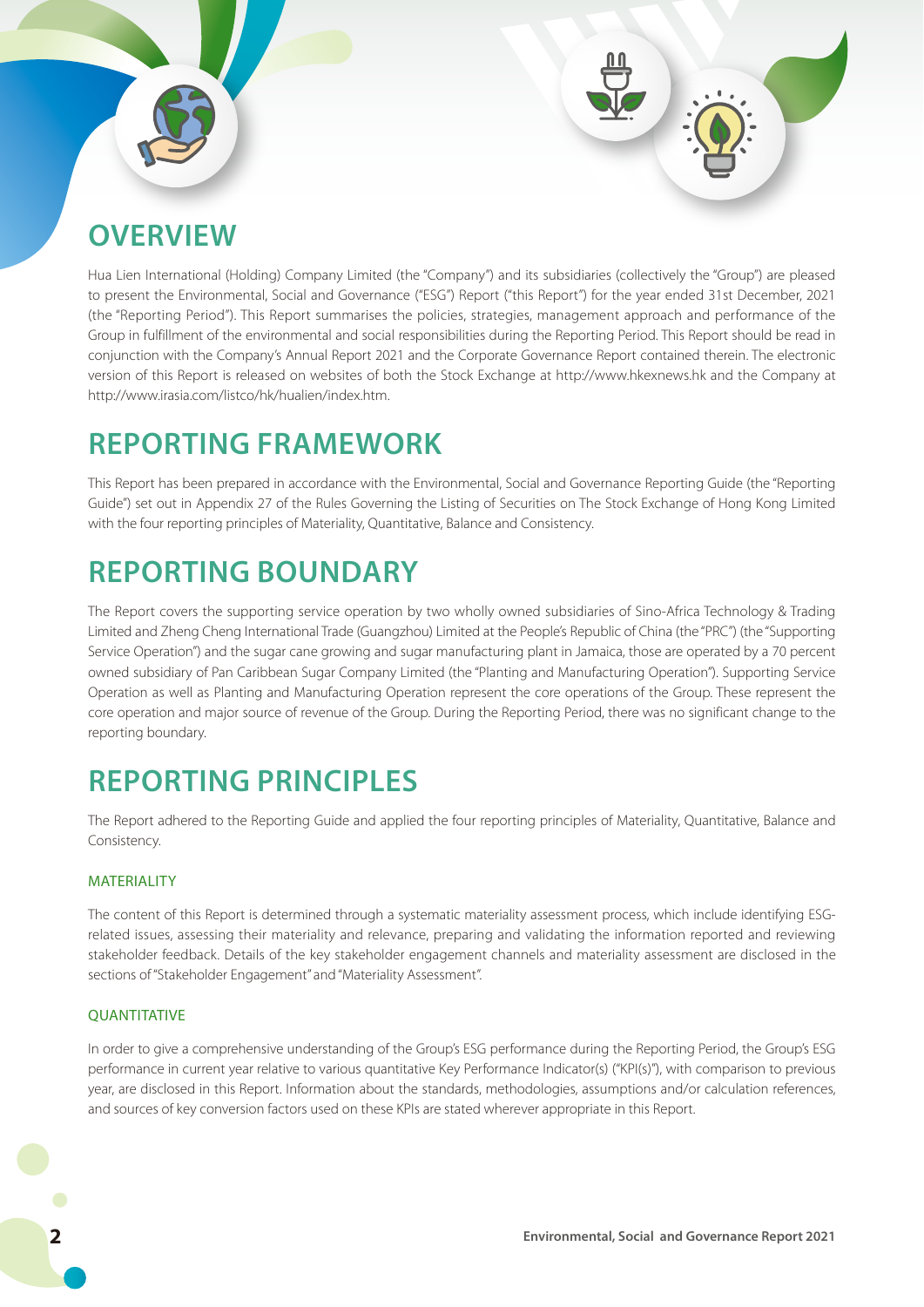### BALANCE

This Report aims to provide a balanced representation of the Group's ESG performance. The selected content aims to reflect impartially the impacts of the identified material ESG-related issues on the Group as well as the Group's involvement in addressing these impacts.

### **CONSISTENCY**

As far as reasonably practicable, consistent methodologies are adopted when calculating the KPIs disclosed in this Report or any changes that may affect a meaningful comparison would be stated particularly in this Report.

# **ESG GOVERNANCE**

The Group is committed to the long-term development of its business in a sustainable manner. The Group seeks to embed sustainable practices in its everyday operations and align sustainability goals with the Group's overall strategic direction. The Group is committed to conducting business operations in an ethical and responsible manner. The Group's corporate culture urges the employees to act with integrity and accountability. Thus, the Group has established a comprehensive ESG governance structure to assist the board of directors of the Company (the "Board") in supervising the ESG-related matters. The Group believes that a sound ESG governance is critical to enhance the Group's performance in sustainability development and to ensure the effective assessment and management of the ESG-related matters.

| <b>Board</b>                         | Takes ultimate responsibility for the Group's overall ESG vision and the long-term<br>$\bullet$<br>sustainable development directions and objectives<br>Approves the Group's overall ESG policies and strategies<br>$\bullet$<br>Reviews the performance of the Group's ESG sustainable Development<br>$\bullet$<br>Approves the Group's ESG report<br>$\bullet$                       |
|--------------------------------------|----------------------------------------------------------------------------------------------------------------------------------------------------------------------------------------------------------------------------------------------------------------------------------------------------------------------------------------------------------------------------------------|
| <b>Senior Management</b>             | Formulates the Group's ESG policies, strategies and work plans/measures for the<br>$\bullet$<br>Board's approval<br>Monitors the progress of implementation of the ESG-related work plans/measures<br>$\bullet$<br>Supervises and reviews the Group's ESG practices and proposes improvements to<br>٠<br>the Board<br>Reviews the Group's ESG report and other ESG-related disclosures |
| <b>Various</b><br><b>Departments</b> | Collect data required for the ESG report<br>$\bullet$<br>Identify and report to the senior management on significant ESG issues<br>$\bullet$<br>Perform ESG risk management and internal monitoring<br>$\bullet$<br>Ensure effective implementation of the Group's sustainable development strategy<br>$\bullet$<br>and work plans/measures within the departments                     |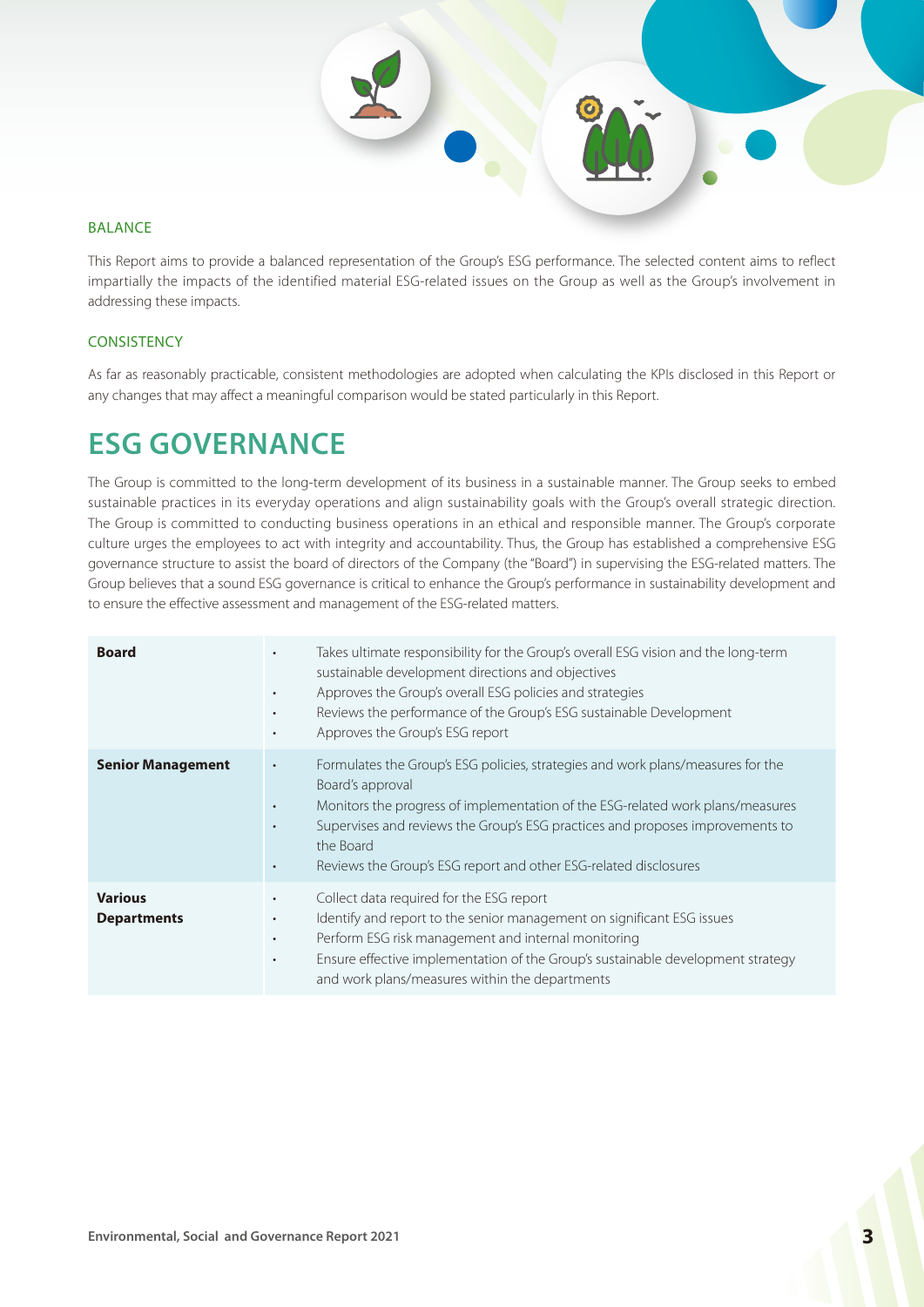## BOARD STATEMENT

The Board holds the ultimate responsibility in overseeing the management of the Group's sustainability issues. The Board considers sustainability issues as part of its strategic formulation and places strong emphasis in aligning the Group's business strategies to the Group's sustainability objectives.

The Board is also responsible for the overall risk management and internal control systems of the Group and for reviewing its effectiveness, which also covers the ESG-related risks to the Group's business. Risk management framework is in place to provide a consistent approach on the risk management processes, including identification, assessment, treatment and reporting of the potential risks identified affecting the key business processes of the Group.

During the Reporting Period, the senior management has assisted the Board in the evaluation of material ESG-related risks and opportunities to the Group's business. Appropriate ESG policies and strategies in dealing with the potential risks and opportunities have been formulated. The Board with the assistance from the senior management in fulfilling its oversight role in managing the Group's ESG matters.

Regarding the materiality assessment, the Group performs the following process to evaluate the materiality in ESG aspects:

#### 1. IDENTIFICATION

Identifies ESG topics by reference to the industry benchmarking and the Reporting Guide.

#### 2. PRIORITISATION

Determines the materiality of each ESG topic based on the importance of each ESG topic to the Group through internal discussion of the senior management. The senior management who possesses a high-level view of all the aspects, is asked to score the importance of each ESG topic.

### 3. VALIDATION

Ensures that the identified ESG topics are aligned with the sustainable development direction sought by the Group. Validates the results of materiality assessment and proper disclosures are made in the ESG report.

Through the process for materiality assessment, the Board can have better understanding the degree of importance to each ESG topic and would enable the Group to plan its sustainable development direction more comprehensively.

The Board sets the strategic goals and targets in medium-term for the coming three to five years which would enable the Group to develop a realistic ESG roadmap and focus on results of achieving the ESG visions.

The Board with the assistance from the senior management monitors the progress of implementation of the ESG-related work plans/measures and reviews the progress against ESG-related goals and targets. The Board would review carefully the attainability of the targets which should be weighed against the goals. The progress of target implementation and the performance of the goals and targets are closely reviewed from time to time. Rectification would be made if the progress falls short of expectation.

Looking forward, the Board will strengthen the work of ESG risk management and will commit to the responsibility of internal control of ESG-related risks in order to protect both the business development of the Group and the long-term interests of the stakeholders of the Company.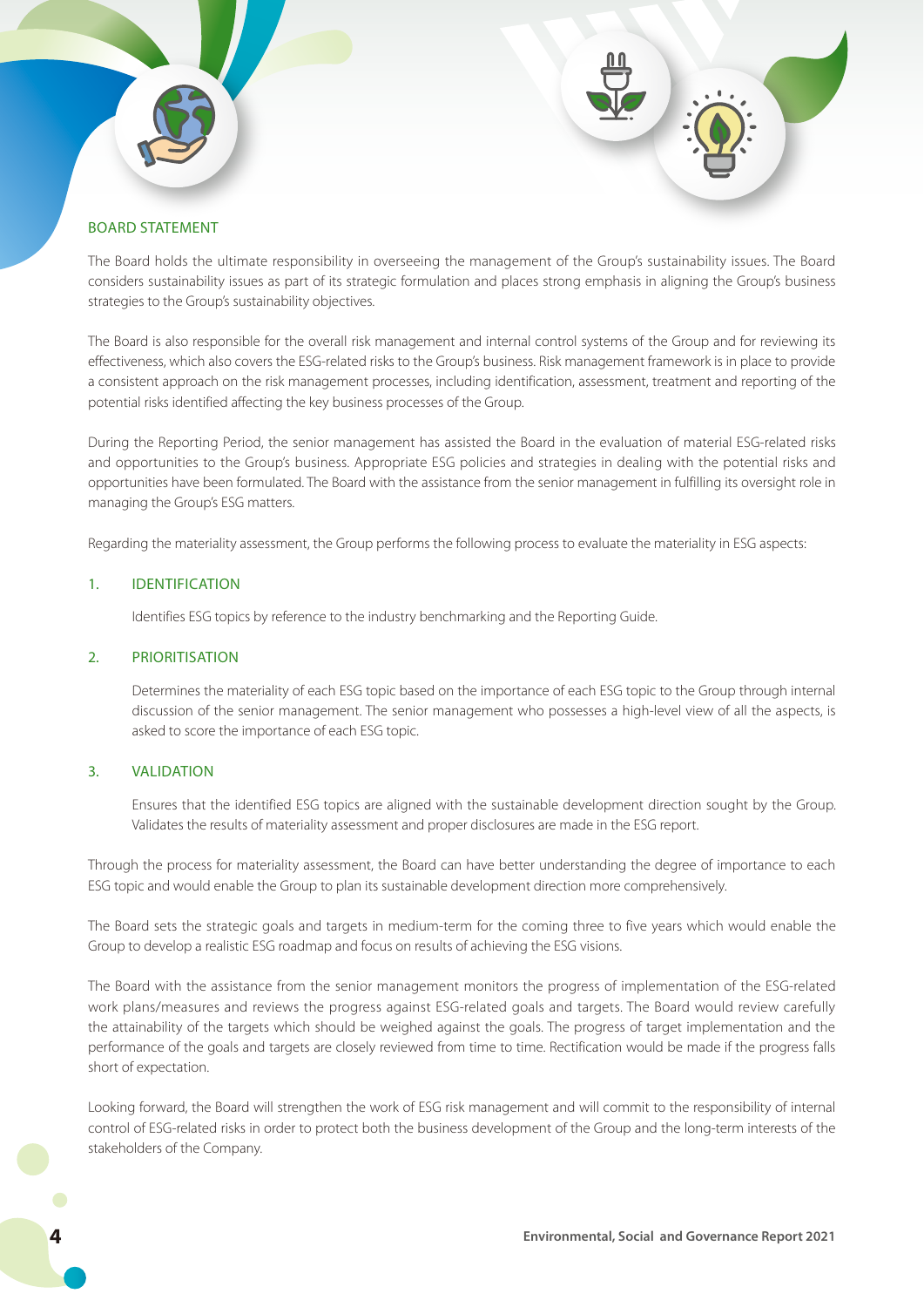

The Group communicates regularly with key stakeholders through various channels in order to understand their different expectations and identifies the most material ESG aspects to be placed comparatively higher emphasis for reporting in this Report. While higher priority is given to the most material aspects, the Group will continue to monitor and report the other aspects in this Report in order to enhance the corporate transparency.

The table below presents the communication methods between the Group and the key stakeholders.

| <b>Stakeholder Groups</b>           | <b>Major Concerns</b>                                                                   | <b>Engagement Methods</b>                                                                                              |
|-------------------------------------|-----------------------------------------------------------------------------------------|------------------------------------------------------------------------------------------------------------------------|
| <b>Investors</b>                    | Timely updates on financial<br>performance and business strategies<br>and opportunities | Annual and interim financial reports<br>Annual general meeting<br>Announcements and disclosures<br>The Group's website |
| <b>Employees</b>                    | Occupational health and safety<br>Fair employment practices                             | Training and seminars<br>Face-to-face meetings<br>Annual performance appraisals<br>Corporate culture activities        |
| <b>Government and</b><br>regulators | Compliance with regulatory<br>Requirements                                              | Written correspondence<br>Ad-hoc calls and meetings                                                                    |
| <b>Customers</b>                    | Quality of products and services                                                        | <b>Customer visits</b><br>Customer assessment<br>Exhibitions<br>Customer hotline                                       |
| <b>Suppliers</b>                    | Fair and transparent business<br>conduct<br>Continued engagement                        | Factory visits<br>Supplier assessment<br>Quality and delivery reviews                                                  |
| <b>Community</b>                    | Environmental protection<br>Job opportunity                                             | Community activities<br><b>Job Fairs</b>                                                                               |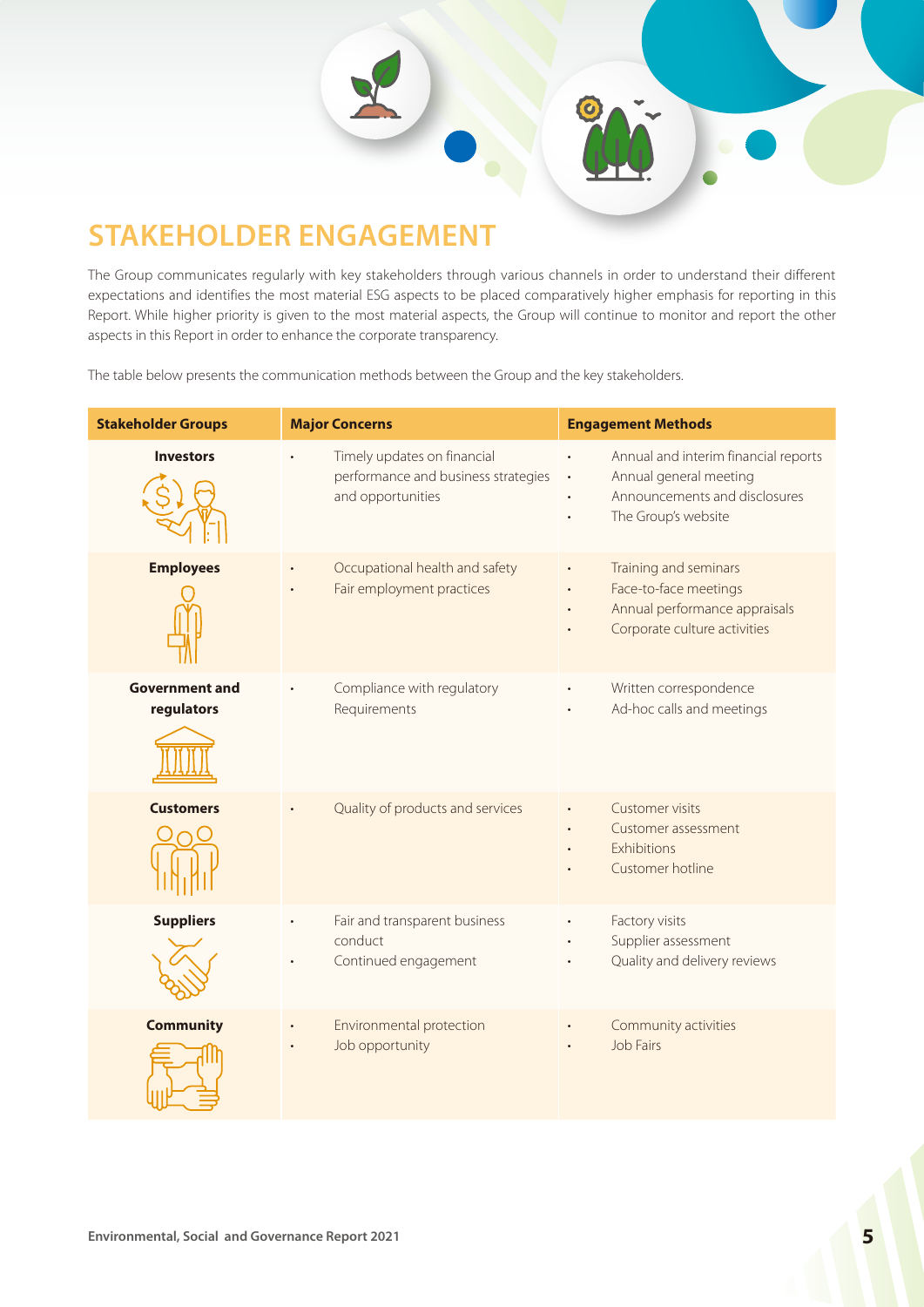



# **MATERIALITY ASSESSMENT**

During the Reporting Period, the Group has evaluated the materiality in ESG aspects through the process of (1) identification of ESG topics by reference to the industry benchmarking and the Reporting Guide; (2) prioritization of ESG topics through the internal discussion with the senior management; and (3) validation of ESG topics. There was no significant change in the ESG topics as there was no significant change in the Group's business scope.

The Group's materiality matrix for the Reporting Period was as follows:

|               |            |                                                    | <b>Materiality Matrix</b>                                                                                         |                                                                                                                         |
|---------------|------------|----------------------------------------------------|-------------------------------------------------------------------------------------------------------------------|-------------------------------------------------------------------------------------------------------------------------|
| Stakeholders  | High       | Anti-discrimination                                | Greenhouse gas emissions<br>Employment system<br>Development and training<br>Environment and natural<br>resources | <b>Energy Consumption</b><br>d.<br>Occupational health and safety<br>Supply chain management<br>E 23<br>Anti-corruption |
| Importance to | Medium     | Community investment                               | Product responsibility<br>Water Consumption<br>Climate change                                                     | Customer privacy                                                                                                        |
|               | <b>NOT</b> | Preventive measures for child<br>and forced labour | Use of packaging material                                                                                         | Wastes management                                                                                                       |
|               |            | Low                                                | Medium                                                                                                            | High                                                                                                                    |
|               |            |                                                    | <b>Importance to Business</b>                                                                                     |                                                                                                                         |
|               |            | Environment                                        | Employee                                                                                                          | Operation                                                                                                               |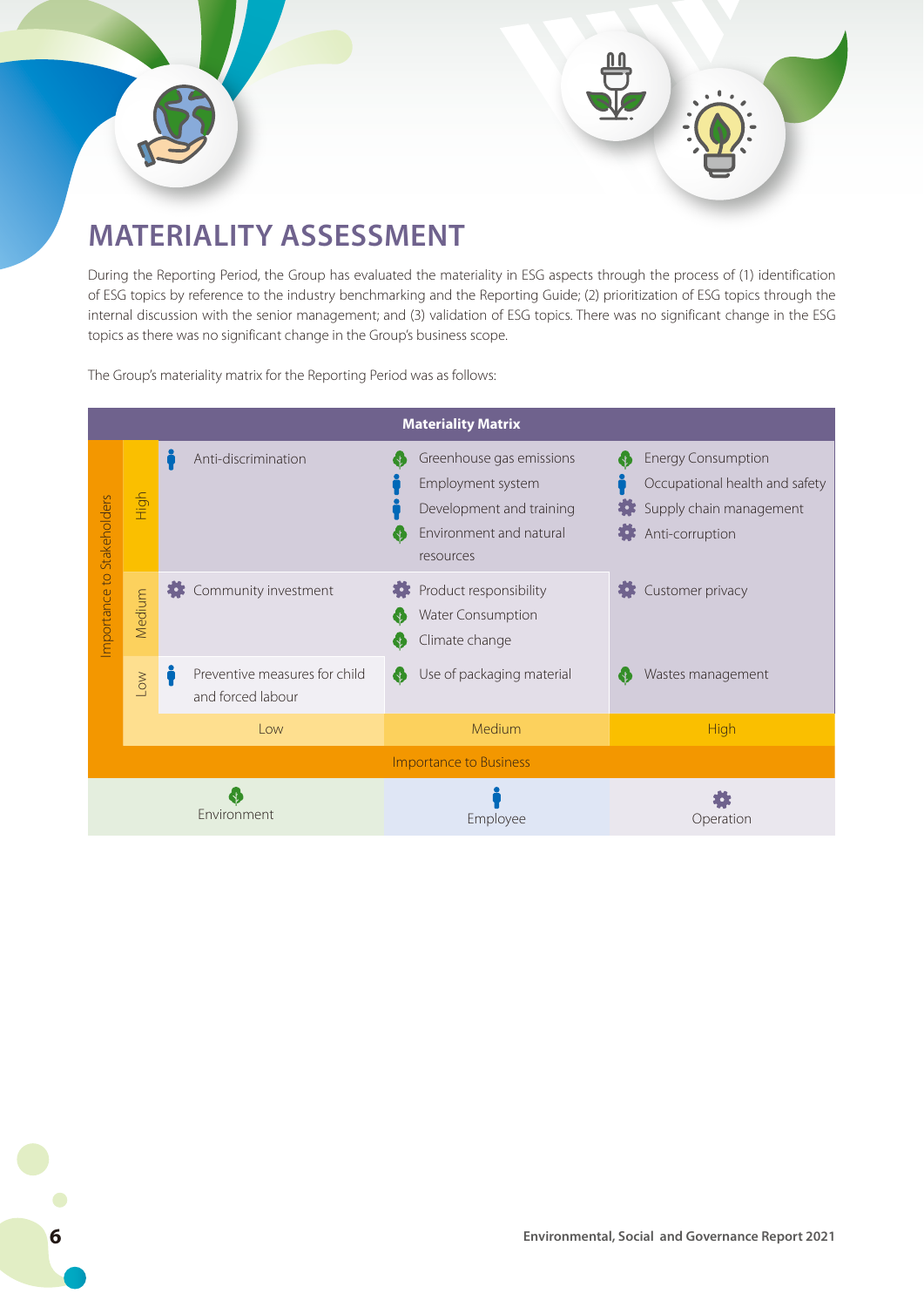# **A. ENVIRONMENTAL**

### 1. EMISSIONS (ASPECT A1)

The Group's Supporting Service Operation, which mainly involved the provision of supporting services to sweetener business, does not result in significant air and greenhouse gas emissions, discharges into water and land or generation of hazardous and non-hazardous wastes.

The Group's Planting and Manufacturing Operation, which is the largest sugar cane grower and sugar manufacturer in Jamaica has commitment to improve environmental management processes is underpinned by continuous improvement in the management of direct environmental impacts across its value chain.

The policies about emission including:

- to continuously improve their sustainability-linked environmental practices, to conserve raw materials, reduce greenhouse gas emissions and energy intensity, entrench climate change mitigation and adaptation strategies, promote responsible manufacturing and undertake sustainable agriculture practices;
- to introduce environmentally-friendly initiatives such as reducing unnecessary packaging materials or using packaging materials that can be recycled (thereby reducing our solid waste produced at scene), maximise the reuse of the by-products of our manufacturing processes, optimise our water footprint per ton of cane produced and implement our water risk management and monitoring strategy;
- to create wider environmental stakeholder awareness and improve responsiveness to key environmentalrelated performance indicators, including threats brought about by climate change;
- to undertake rigorous review, not only to address legal liability, but also to ensure the implementation of a precautionary approach in relation to the management of environmental impact; and
- to leverage improved environmental performance in our supply chain (eg, quantifying and monitoring greenhouse gas emissions from third-party transporters), managing environmental impacts and focus on weather-related supply chain disruptions.

The Group's Supporting Service Operation as well as Planting and Manufacturing Operation abide by all the applicable environmental laws and regulations of the local governments. The Group has established the environmental protection policies that include both emission reduction and energy-saving policies in order to minimize the impacts on the environment.

During the Reporting Period, the Group's Planting and Manufacturing Operation in Jamaica entrusted an independent consultancy firm to conduct the measurements to the greenhouse gases ("GHG") and other air pollutants emissions. Through the results of measurements, the Group's Planting and Manufacturing Operation have been able to realise the distributions of major GHG emissions, the Group's Jamaica Planting and Manufacturing Operation could improve further the existing energy-saving and emission reducing policies and systems in managing and reducing the GHG emissions.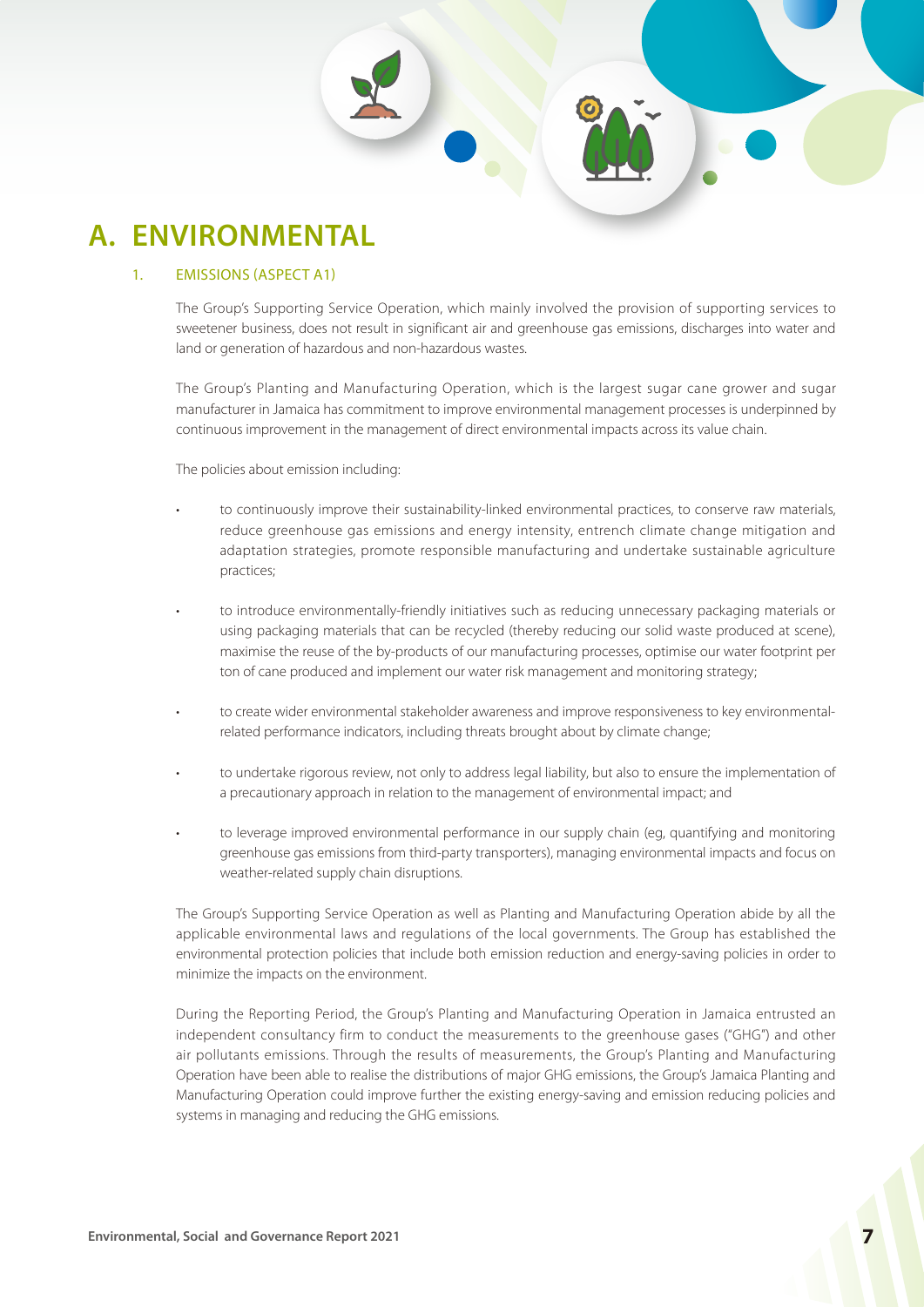

Emission factors are representative values, relating the quantity of an emission with an activity associated with the release of that emission. Country-specific emission factors have been applied where available, otherwise accepted international proxy emission factors have been adopted.

The electricity grid emission factors applied to our areas of operation vary as a result of the GHG emission intensity of the electricity generation technologies utilised by the countries within which we operate.

The GHG which are managed by the Group include Carbon Dioxide (CO2), Nitrous Oxide (NO2) and Methane (CH4). The other air pollutants which are also managed by the Group include Particulate Matter (PM), Sulphur Dioxide (SO<sub>2</sub>), Nitrogen Oxide (NOx), Carbon Monoxide (CO), Volatile organic compounds (VOCs) and Lead (Pb). GHG and other air pollutants emissions are mainly the result of burning various fuels throughout both agricultural and industrial processes.

The Planting and Manufacturing Operation involved the sugarcane cultivation and milling process, most of the GHG emissions are directly from heavy fuel oil use and bagasse burning and also the use of auto-diesel by corporate fleet, lorries and farming machinery. The Supporting Service Operation is relatively clean, the GHG emission is mainly from use of purchased electricity derived from fossil fuels and the air travel (i.e. the indirect emissions). Our GHG emissions are reported in terms of Scope 1 and 2 as defined in the GHG Protocol:

- Scope 1 are direct GHG emissions as a result of fuel combustion; and
- Scope 2 are indirect GHG emissions from purchased electricity and air travel;

| Indicators                                                                    | 2021        | 2020        |
|-------------------------------------------------------------------------------|-------------|-------------|
| Direct emissions (Scope 1) $^{(Note 2)}$ (tonnes CO <sub>2</sub> e)           |             |             |
| Bagasse                                                                       | 62,386.4800 | 48,791.0000 |
|                                                                               |             |             |
| Heavy fuel oil and Auto-diesel                                                | 4,540.1276  | 2,557.3422  |
|                                                                               | 66,926.6076 | 51,348.3422 |
| Indirect emissions (Scope 2) (Note 3) (tonnes CO <sub>2</sub> e)              |             |             |
| Purchased electricity                                                         | 0.7790      | 1.7000      |
| Air Travel                                                                    | 0.0000      | 0.0000      |
|                                                                               | 0.7790      | 1.7000      |
| Total GHG emissions (tonnes CO <sub>2</sub> e) <sup>(Note 4)</sup>            | 66,927.3866 | 51,350.0422 |
| Intensity (Note 5)                                                            |             |             |
| Total GHG emissions per tonne of sugar produced                               |             |             |
| (tonnes CO <sub>2</sub> e/tonne) for Planting and Manufacturing Operation     | 3.8419      | 4.8214      |
| Total GHG emissions per floor area (tonnes CO <sub>2</sub> e/m <sup>2</sup> ) |             |             |
| for Supporting Service Operation                                              | 0.0106      | 0.0231      |

I. GHG Emissions (Note 1):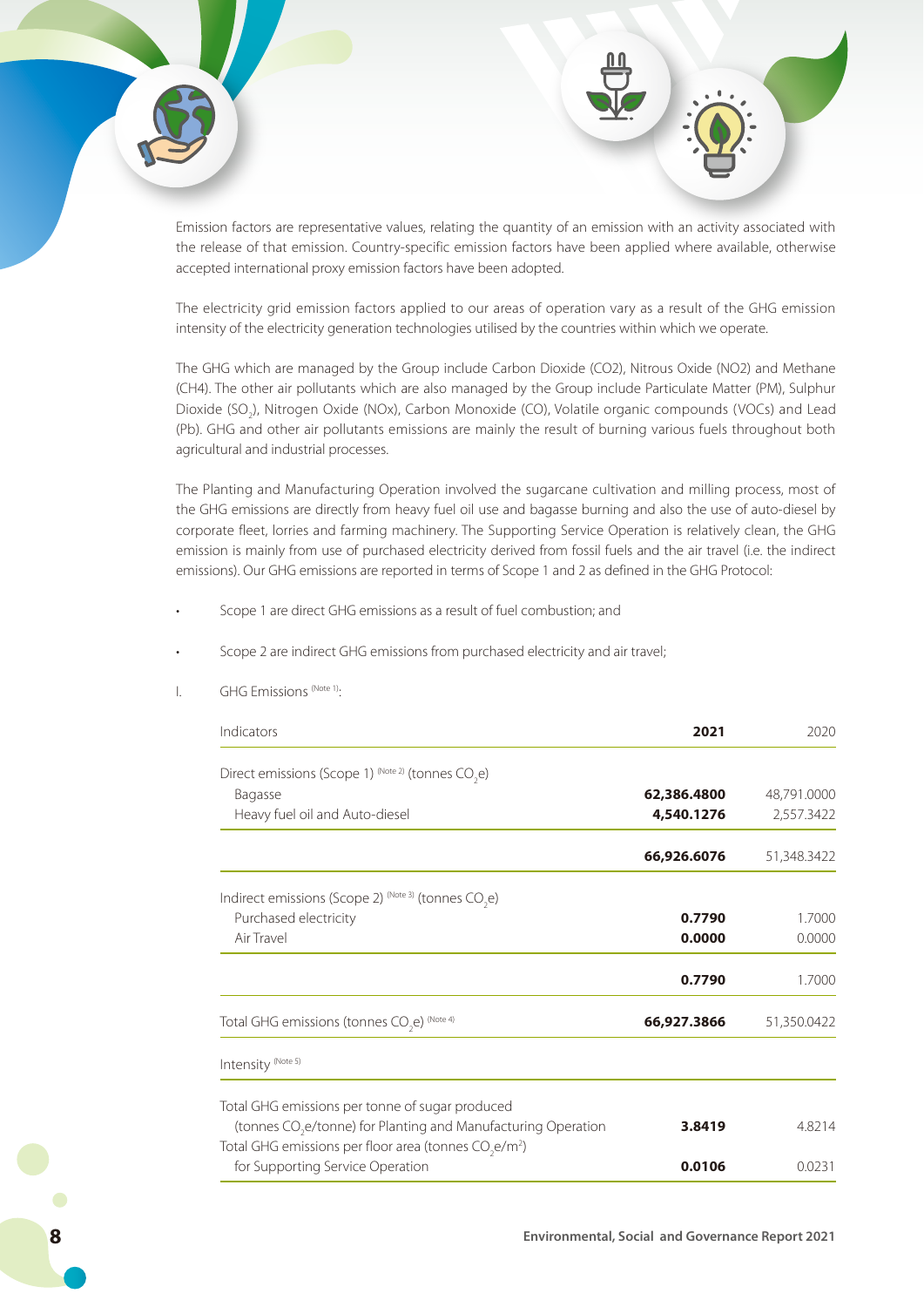- 1. The GHG emissions data is presented in carbon dioxide equivalent ("CO<sub>2</sub>e").
- 2. During the year, the breakdown of Scope 1 GHG emissions is as follows: carbon dioxide of 66,890.0800 tonnes (2020: 51,237.3400 tonnes), methane of 0.3279 tonnes (2020: 0.2870 tonnes), nitrous oxide of 0.0951 tonnes (2020: 0.0464 tonnes), hydrofluorocarbons of nil (2020: nil), perfluorocarbons of nil (2020: nil) and sulphur hexafluoride of nil (2020: nil).
- 3. Scope 2 GHG emissions data was quantified by applying the emission factor to MWh of electricity consumed and to the haul miles travelled.
- 4 The 30.2% increase in the total GHG emissions was mainly due to the following two factors. Firstly, the 35.34% lengthening of day facility operated of the Planting and Manufacturing Operation from 116 days in 2020 to 157 days in 2021. The increase in day facility operated was caused by the approximately 56.9% increase in processing volume of sugar canes from 185,349 tonnes in 2020 to 290,895 tonnes in 2021; and Secondly, the poor-quality bagasse from cane farmers with a lower heat content resulting in the increased use of heavy fuel oil. The closure of the other sugar factory, Appleton factory, after the 2020 crop resulted in about 83,000 tonnes sugar cane which is normally processed at that factory coming to our Frome factory in 2021. Because of the long travel distance, the vast majority of these sugar canes from cane farmers in Appleton region was cut mechanically, thus causing the factory's quantities of billet cane handled to increase by over 200%. Inherently, the quality of the billet sugar cane bagasse is inferior to the wholestalk sugar cane bagasse because of the presences of extraneous matter such as cane roots and soil in the cane loads, this situation worsened when we experienced adverse weather conditions during the crop. These conditions resulted in the production of poorer quality bagasse, thus causing the increased use of heavy fuel oil to supplement the deficiency in heat content from the burning of this poorer quality bagasse.
- 5 The 20.3% decrease in intensity of the Plant and Manufacturing Operation was resulting from the 63.55% increase in raw sugar output that lowered the per unit GHG emissions during the Reporting Period.

The 54.1% decrease in intensity of the Supporting Service Operation was due to the decrease in purchased electricity and air travel in 2021.

| Indicators                                                                                                                                                                                        | 2021     | 2020    |
|---------------------------------------------------------------------------------------------------------------------------------------------------------------------------------------------------|----------|---------|
| Particulate Matter (PM)                                                                                                                                                                           | 111.7449 | 44.4830 |
| Sulphur Dioxide (SO <sub>2</sub> )                                                                                                                                                                | 4.8033   | 15.1730 |
| Nitrogen Oxide (NOx)                                                                                                                                                                              | 84.3500  | 10.5570 |
| Carbon Monoxide (CO)                                                                                                                                                                              | 13.1400  | 2.2370  |
| Volatile organic compounds (VOCs)                                                                                                                                                                 | 1.7350   | 1.6110  |
| Lead (Pb)                                                                                                                                                                                         | 0.0003   | 0.0001  |
| Total other air pollutant emissions (tonnes) (Note 1)                                                                                                                                             | 215.7735 | 74.0611 |
| Intensity (Note 2)                                                                                                                                                                                |          |         |
| Total other air pollutant emissions per tonne of sugar produced<br>(tonnes/tonne) for Planting and Manufacturing Operation<br>Total other air pollutant emissions per floor area (tonnes/ $m^2$ ) | 0.0124   | 0.0070  |
| for Supporting Service Operation                                                                                                                                                                  | 0.0000   | 0.0000  |

II. Other Air Pollutant Emissions: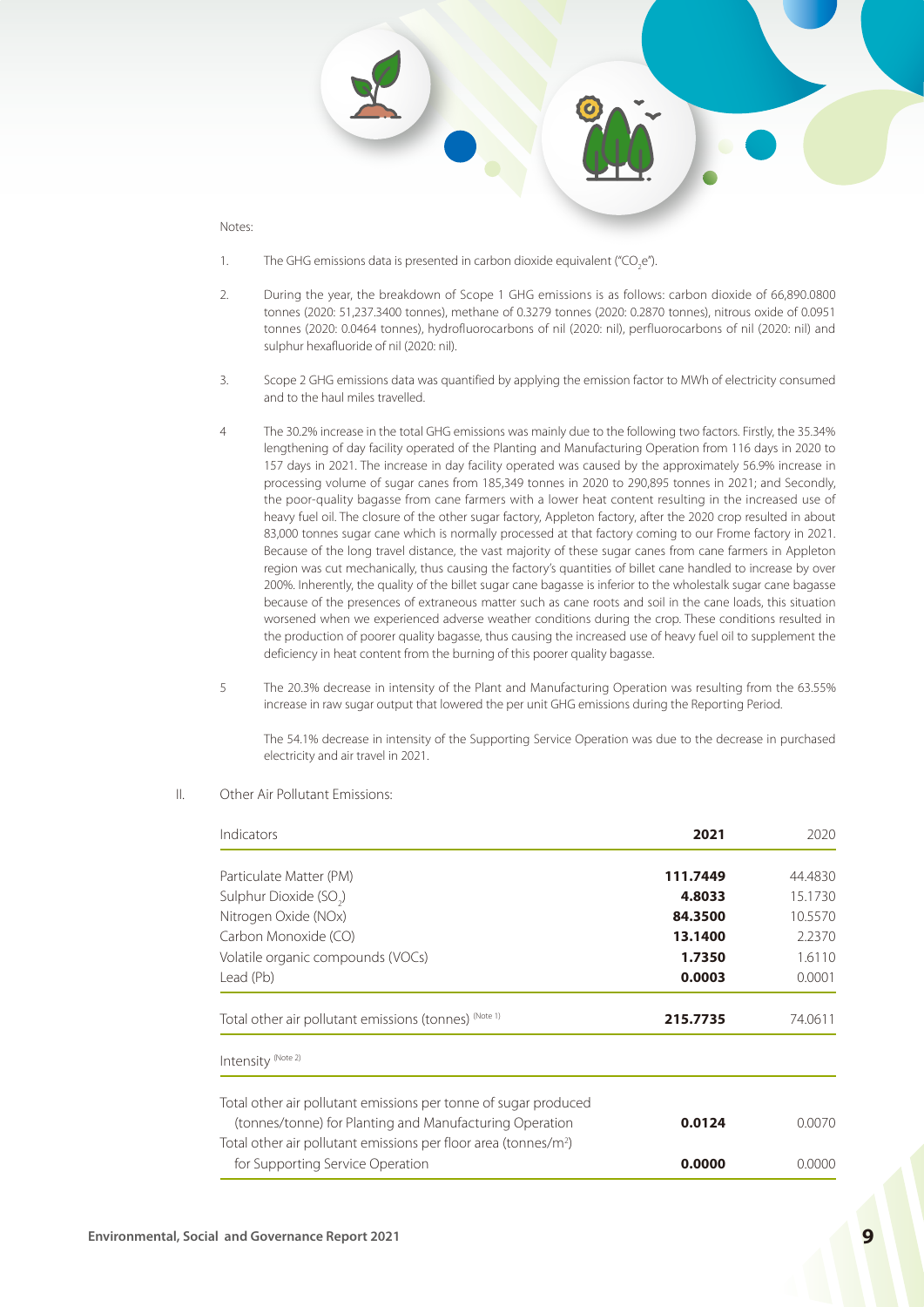- 1. The 191.3% increase in the other air pollutant emissions was mainly due to the following two factors. Firstly, the 35.34% lengthening of day facility operated of the Planting and Manufacturing Operation from 116 days in 2020 to 157 days in 2021. The increase in day facility operated was caused by the approximately 56.9% increase in processing volume of sugar canes from 185,349 tonnes in 2020 to 290,895 tonnes in 2021. Secondly, the poor-quality bagasse from cane farmers with a lower heat content resulting in the increased use of heavy fuel oil. The closure of the other sugar factory, Appleton factory, after the 2020 crop resulted in about 83,000 tonnes sugar cane which is normally processed at that factory coming to the Frome factory in 2021. Because of the long travel distance, the vast majority of this sugar cane from cane farmers in Appleton region was cut mechanically, thus causing the factory's quantities of billet cane handled to increase by over 200%. Inherently, the quality of the billet sugar cane bagasse is inferior to the wholestalk sugar cane bagasse because of the presences of extraneous matter such as cane roots and soil in the cane loads, this situation worsened when we experienced adverse weather conditions during the crop. These conditions resulted in the production of poorer quality bagasse, thus causing the increased use of heavy fuel oil to supplement the deficiency of heat content from the burning of this poorer quality bagasse. The increase in extraneous matter in the burner also contributed to the increase in other air pollutant emissions.
- 2. The 77.1% increase in intensity of the Plant and Manufacturing Operation was also because of the reason explained in Note 1 above.

During the Reporting Period, the main source of the Supporting Service Operation's GHG emissions continued to be the indirect emissions caused by purchased electricity, and therefore, GHG emissions could be effectively reduced by saving electricity consumption. While the main source of the for Planting and Manufacturing Operation's GHG emissions continued to be the direct emissions caused by the burning of bagasse and heavy fuel oil and auto-diesel and therefore, GHG emissions could be effectively reduced by better maintenance of the burners and reduce the consumption of heavy fuel oil by maintaining constant and stable of quantity of bagasse and by improving in quality of bagasse with lower-level impurities. Planting and Manufacturing Operation have set the yearly targets in term of energy-saving and implemented various kinds of energy-saving measures to achieve the targets in term of energy-saving in order to mitigate GHG emissions and other pollutant emissions. For details, please refer to the following section "Use of Resources".

III. Waste Management (Note 1):

| Indicators                                                                                             | 2021        | 2020        |
|--------------------------------------------------------------------------------------------------------|-------------|-------------|
| Total hazardous wastes (Note 2) (tonnes)                                                               | 0.0000      | 0.0000      |
| Total non-hazardous wastes (Note 3) (tonnes)                                                           | 16,179.0400 | 10.844.0400 |
| Total wastes (tonnes) (Note 4)                                                                         | 16,179,0400 | 10.844.0400 |
| Intensity (Note 5)                                                                                     |             |             |
| Total non-hazardous wastes per tonne of sugar produced                                                 |             |             |
| (tonnes/tonne) for Planting and Manufacturing Operation                                                | 0.9288      | 10182       |
| Total non-hazardous wastes per floor area (tonnes/m <sup>2</sup> )<br>for Supporting Service Operation | 0.0005      | N NNN5      |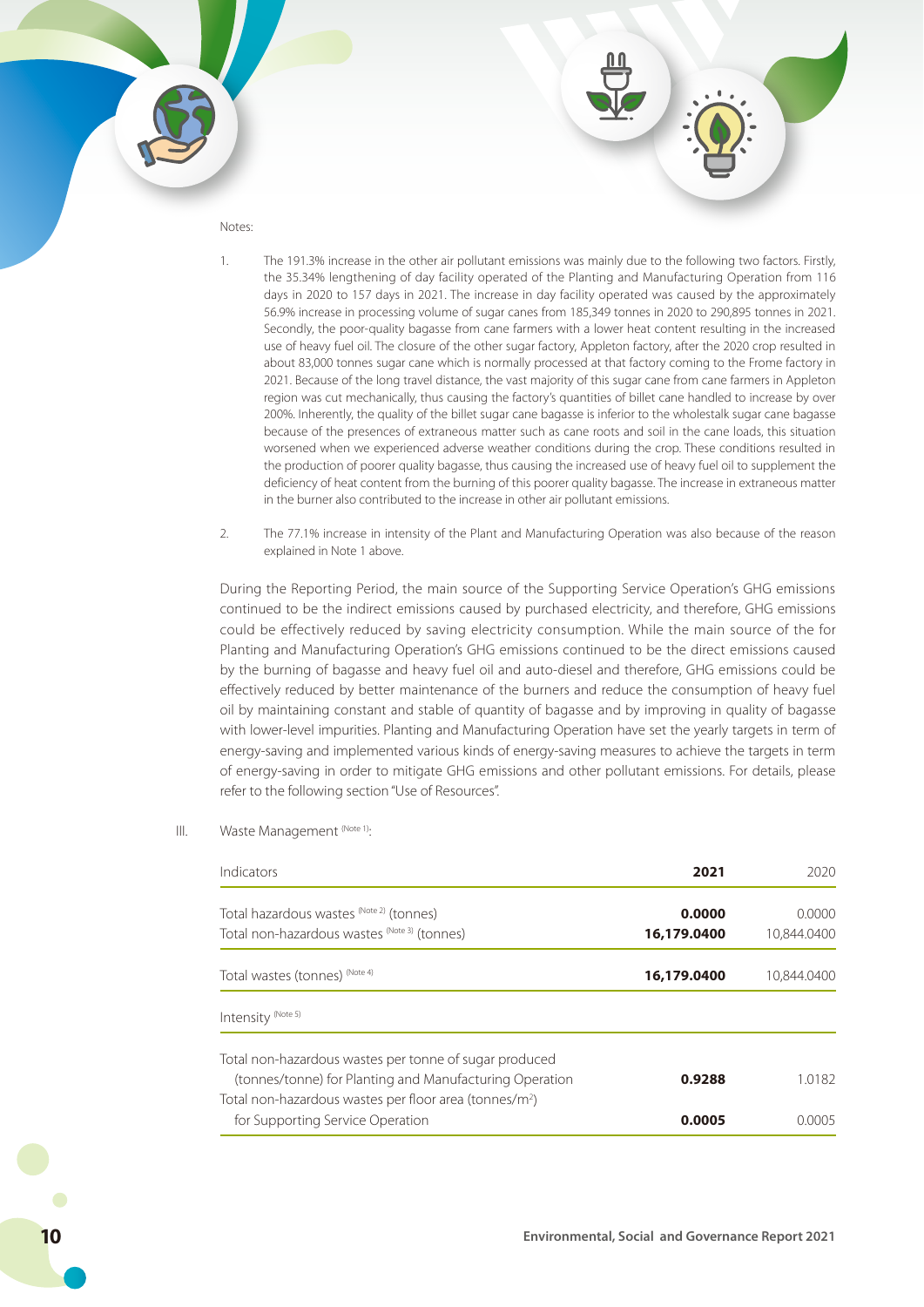- 1. The Group's Planting and Manufacturing Operation and Supporting Service Operation have classified and collected wastes generated according to the categories of recyclable and non-recyclable.
- 2. The Group's Planting and Manufacturing Operation and Supporting Service Operation refer to The Natural Resources (Hazardous Waste) (Control of Transboundary Movement) Regulations in Jamacia (the "Act") and The Directory of National Hazardous Wastes (the "Directory"), which has been formulated according to the Law of the People's Republic of China on the Prevention and Control of Environmental Pollution by Solid Wastes, to assess any hazardous wastes generated. According to the classification in the Act and the Directory, the Group Jamaica Planting and Manufacturing Operation and Supporting Service Operation did not generate hazardous wastes.
- 3. The non-hazardous wastes of Planting and Manufacturing Operation of residue from sugarcane juice filtration ("filer cake") and combustion ash of bagasse ("boiler ash") generated in the manufacturing process of sugar is recycled to be used as a fertilizer/soil improver directly applied on the sugar cane fields. There were 16,100.0000 tonnes of these non-hazardous wastes were recycled in 2021 (2020: 10,790.0000 tonnes).
- 4 The 49.2% increase in the total wastes was mainly due to the increase in sugar cane extraneous matter. The closure of the other sugar factory, Appleton factory, after the 2020 crop resulted in just under 83,000 tonnes sugar cane which is normally processed at that factory coming to the Frome factory in 2021. Because of the long travel distance, the vast majority of this sugar cane from cane farmers in Appleton region was cut mechanically, thus causing the factory's quantities of billet cane handled to increase by over 200%. Inherently, the quality of the billet sugar cane bagasse is inferior to the wholestalk sugar cane bagasse because of the presences of extraneous matter such as cane roots and soil in the cane loads, this situation worsened when we experienced adverse weather conditions during the crop.
- 5 The 17.3% decrease in intensity of the Planting and Manufacturing Operation of non-hazardous wastes per ton of output was resulting from the 63.55% increase in raw sugar output that lowered the per unit nonhazardous wastes during the Reporting Period.
- IV. Discharge of wastewater or runoffs (effluent) (Note 1):

| Indicators                                                                                                                     | 2021           | 2020.          |
|--------------------------------------------------------------------------------------------------------------------------------|----------------|----------------|
| Total hazardous wastewater $^{(Note 2)}$ (m <sup>3</sup> )                                                                     |                |                |
| Total non-hazardous wastewater (Note 3) (m <sup>3</sup> )                                                                      | 6,161,814.1502 | 4,552,681.7841 |
| Total wastewater (Note 4) (m <sup>3</sup> )                                                                                    | 6,161,814.1502 | 4,552,681.7841 |
| Intensity <sup>(Note 5)</sup>                                                                                                  |                |                |
| Total non-hazardous wastewater per tonne of sugar produced<br>(m <sup>3</sup> /tonne) for Planting and Manufacturing Operation | 353.7198       | 427.4805       |
| Total non-hazardous wastewater per floor area $(m^3/m^2)$<br>for Supporting Service Operation                                  | 0.1984         | 0.1984         |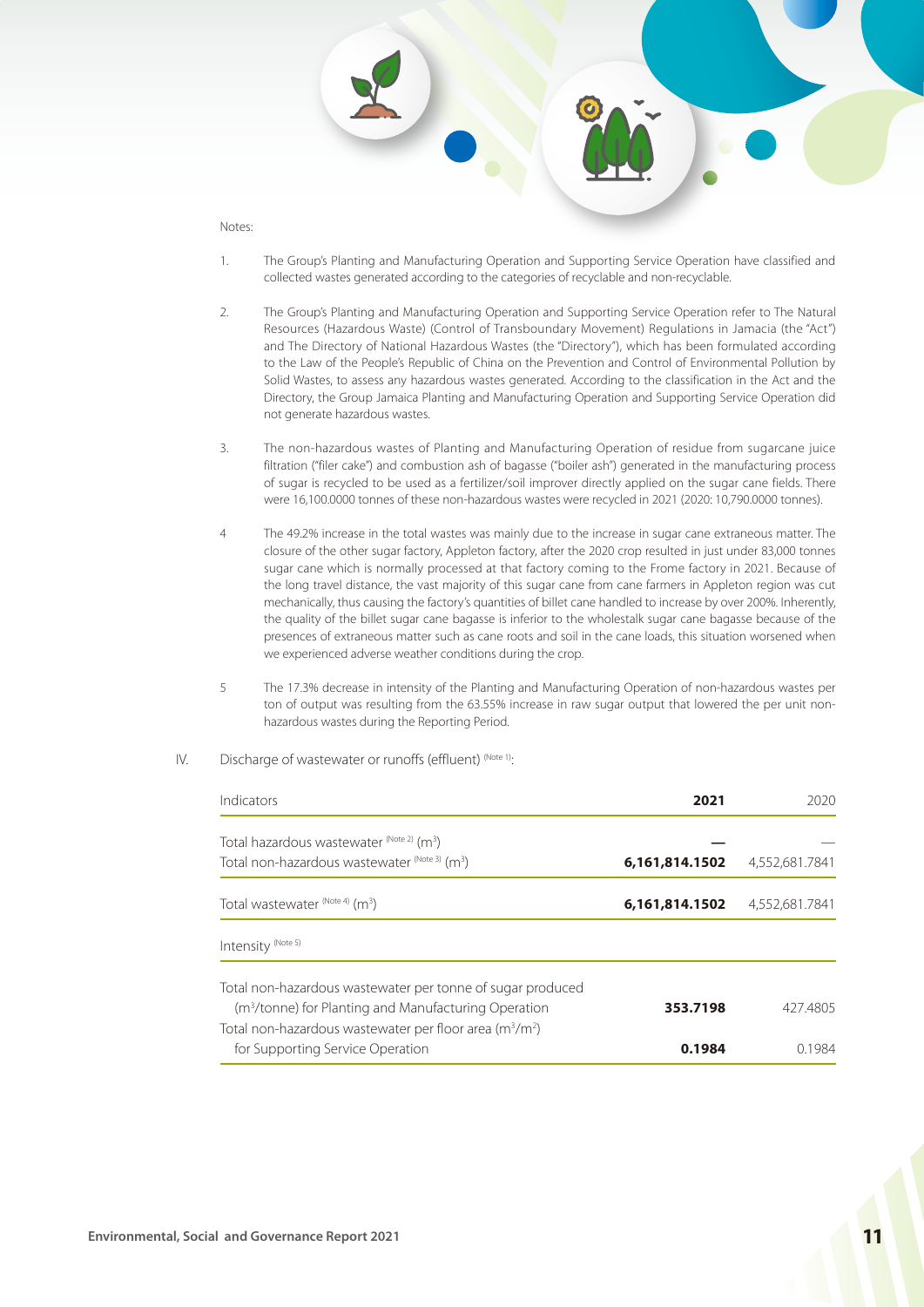- 1. The Group's Supporting Service Operation and Planting Manufacturing Operation and have classified and collected wastes generated according to the categories of recyclable and non-recyclable.
- 2. The Group's Planting and Manufacturing Operation and Supporting Service Operation refer to The Natural Resources (Hazardous Waste) (Control of Transboundary Movement) Regulations in Jamaica (the "Act") and The Directory of National Hazardous Wastes (the "Directory"), which has been formulated according to the Law of the People's Republic of China on the Prevention and Control of Environmental Pollution by Solid Wastes, to assess any hazardous wastes generated. According to the classification in the Act and the Directory, the Group Jamaica Planting and Manufacturing Operation and Supporting Service Operation did not generate hazardous wastewater.
- 3. Planting and Manufacturing Operation had implemented measures to reduce the non-hazardous wastewater discharge by re-using the water from Vacuum Pans through the use of two cooling towers to wash sugar canes and by re-using the water from boiler blowdown through the use of two cooling towers for the scrubbers at the boilers.

The non-hazardous wastewater from Planting and Manufacturing Operation will go to the reverse osmosis plant where the wastewater will first neutralize in a holding tank and then passes through two settling ponds which filters out heavy particles before it is discharged. After these wastewater treatments, all effluents are considered safe for direct discharge into surrounding streams and canals in accordance the regulations in Jamaica.

- 4. The 35.3% decrease in the total wastewater was mainly due to the 35.3% lengthening of day facility operated of the Planting and Manufacturing Operation from 116 days in 2020 to 157 days in 2021. The increase in day facility operated was caused by the approximately 56.9% increase in processing volume of sugar cane from 185,349 tonnes in 2020 to 290,895 tonnes in 2021.
- 5 The 17.3% decrease in intensity of the Planting and Manufacturing Operation was resulting from the 63.55% increase in raw sugar output that lowered the per unit non-hazardous wastewater during the Reporting Period.

#### 2. USE OF RESOURCES (ASPECT A2)

The Group believes that in the long run, due performance of environmental responsibility would definitely improve the effectiveness of the utilisation of the Group's resources and would raise the economic efficiency of the Group.

The Group's Supporting Service Operation as well as Planting and Manufacturing Operation have established the environmental protection, energy-saving and emission reducing policies and strived to integrate the environmental considerations into the daily operation. With the policies implemented in practice, different department was coordinated to ensure the policy direction and effectiveness on environment protection. The taskforce was also responsible for the planning of the energy saving and emission reducing solutions and supervising their implementations. The taskforce applied the energy saving objectives into the workshops.

Supporting Service Operation as well as Planting and Manufacturing Operation continue to identify the potential and the approaches for energy saving and reducing the amount of energy consumption in order to meet the energy saving and emission reducing indicators as requested by the local governments. Supporting Service Operation and Planting and Manufacturing Operation has already formulated a series of energy management systems to raise the efficiency of energy usage.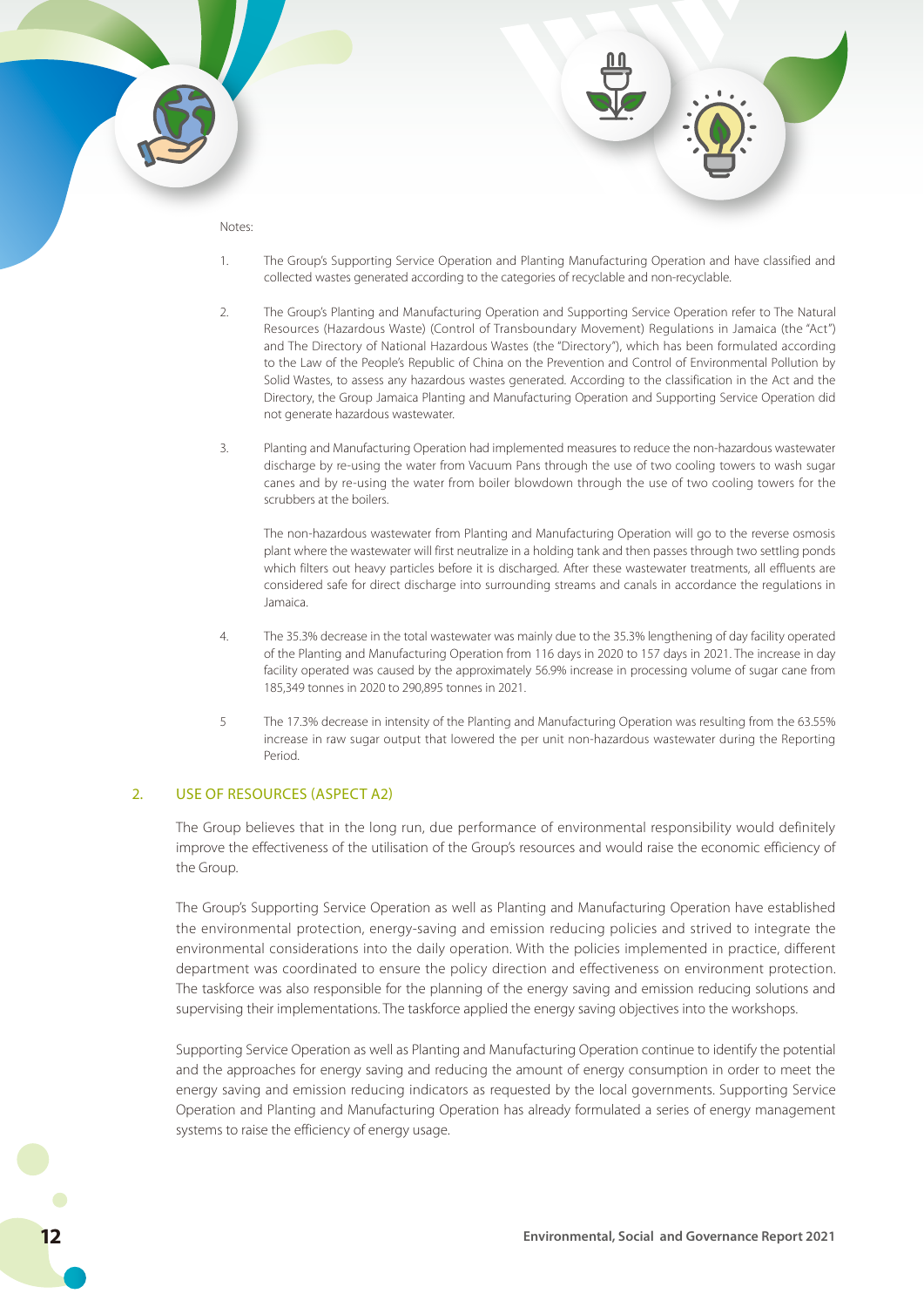For the Supporting Service Operation, the main use of resource is the electricity consumption accounts for the majority of indirect greenhouse gas emissions and its scale is insignificant given the size of the Group's operation. To achieve energy efficiency, the Group adjusts the central air-conditioning system of the office on a seasonal and timely basis each year to ensure the indoor temperature is moderate and to reduce electricity consumption. Energy-efficient fluorescent tubes or electricity-saving fluorescent tubes are fully installed in order to save energy and reduce resources consumption. The use of energy-efficient fluorescent tubes or electricity-saving fluorescent tubes can reduce daily electricity consumption. To reduce electricity consumption, our employees turn on the lights and air-conditioning system depending upon usage in the office.

For the Planting and Manufacturing Operation, water, energy and other materials represent three inputs used by all of our operations. The policies for water, energy and other materials are as follows:

Water, which is a vital raw material for the operation, is sourced directly from rain, sustainable, secure and legally compliant water resources such as underground water and indirectly from municipal service providers. Water consumption volumes are measured using a variety of site-specific methods to ensure on-going compliance with water use licenses, and is reported internally on a weekly basis. Water discharge volumes and methods are monitored to ensure compliance with relevant national statutes (eg, discharge qualities and quantities). As part of our overall water management strategy, water management models have been customised to improve water efficiency opportunities in an effort to reduce water consumption and maximise the recycling of water in our secondary processes.

The energy and other material inputs used in the Group's production processes are relevant to the extent that they impact on the conservation of the global resource base and are the focus of our efforts to reduce resource intensity and the management of our total operational costs. Where practical, we use input materials that promote environmental responsibility. Factory by-products, in the form of filter cake and boiler ash are applied to cane fields as natural fertilisers. The use of our by-products as nutrient supplements decreases the Group's reliance on organic fertilisers, thereby resulting in decreased costs, resource intensity and GHG emissions while herbicides, pesticides and fungicides are applied under control for not exceeding limit per hectare of cane grown.

In the sugar production process, steam is generated using bagasse, which is the renewable fibrous residue that remains after the extraction of juice from the crushed stalks of sugar cane. This steam is used to provide the process heating requirements of the sugar production process, and then to generate renewable electricity through co-generation. The electricity is primarily used within the sugar manufacturing process, to power milling, refining and packaging processes, with excess exported to provide national electricity grids in future.

In certain period, the renewable energy derived from bagasse is not sufficient to provide all energy requirements of the production processes and supplementary fuel of heavy fuel oil is required, which is non-renewable.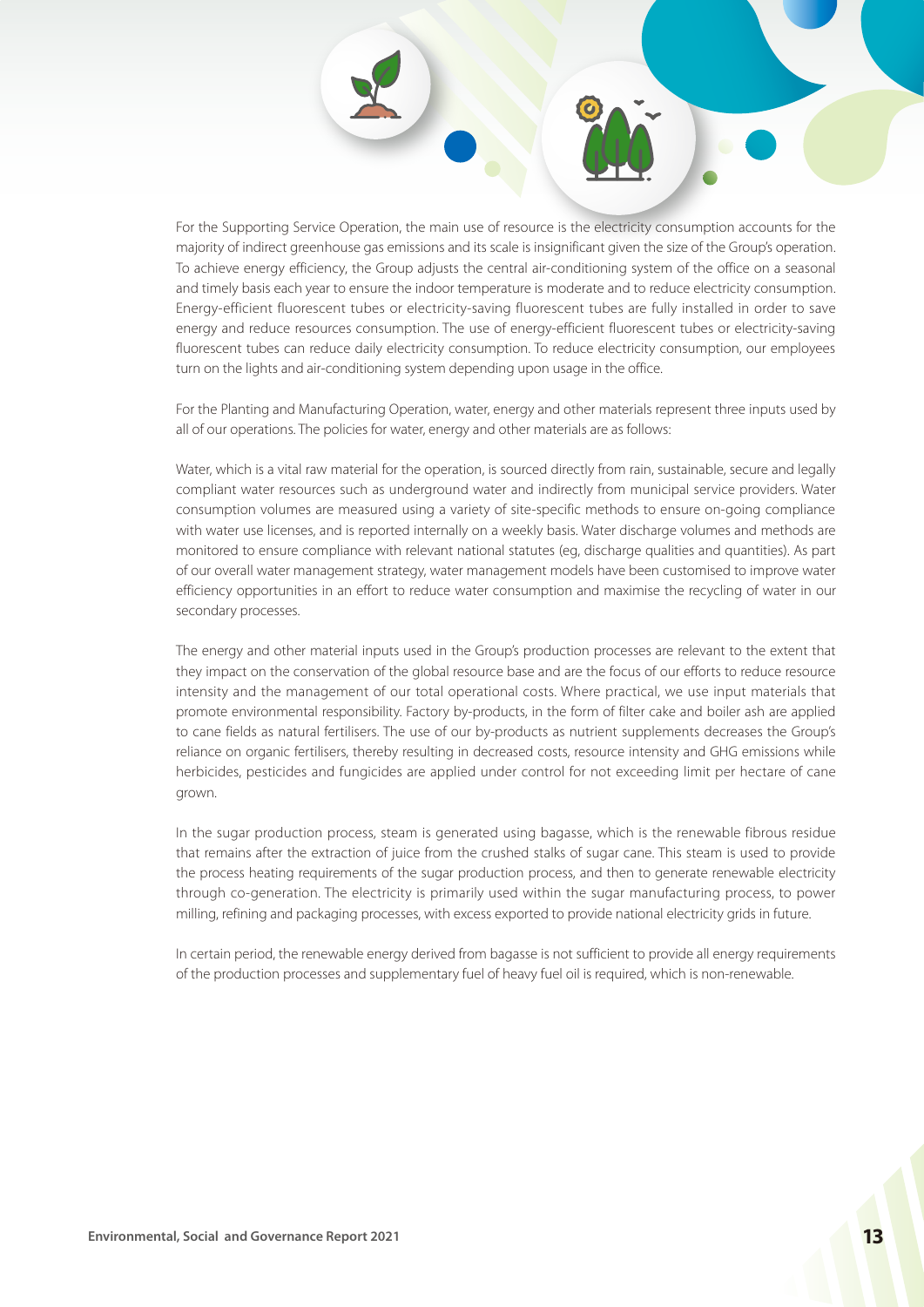The Supporting Service Operation and Planting and Manufacturing Operation continue to identify the potential and the approaches for energy-saving and reducing the amount of energy consumption. They have conducted examinations on problems and insufficiencies in respect of energy usage and prepared the energy-saving planning report. They have continued to prepare the corporate's energy-saving self-inspection reports and set target in term of energy-saving. After the performing of an energy audit for assessing and improving energy efficiency, they have implemented certain approaches for energy-saving and reducing the amount of energy consumption and have already formulated a series of energy management systems to raise the efficiency of energy usage. They have then set the yearly targets in term of energy-saving in order to cooperate with the local government for fulfilment the energy conservation plan. They have continued to prepare the corporate's energysaving self-inspection reports. Through these reports, they have been able to review the effectiveness of the implemented energy management systems.

| Indicators                                                    | 2021         | 2020         |
|---------------------------------------------------------------|--------------|--------------|
| Direct energy consumption (MWh)                               |              |              |
| Renewable energy used during the year (Note 1)                | 176,512.7499 | 138,224.7543 |
| Non-renewable energy used during the year (Note 2)            | 16,861.8284  | 9,597.6196   |
|                                                               | 193,374.5783 | 147,822.3739 |
| Indirect energy consumption (MWh)                             |              |              |
| Purchased electricity                                         | 1.8000       | 2.4520       |
| Total energy consumption (MWh) (Note 3)                       | 193,376.3783 | 147,824.8259 |
| Intensity (Note 4)                                            |              |              |
| Total energy consumption per tonne of sugar produced          |              |              |
| (MWh/Tonne) for Planting and Manufacturing Operation.         | 11.1008      | 13.8801      |
| Total energy consumption per floor area (MWh/m <sup>2</sup> ) |              |              |
| for Supporting Service Operation                              | 0.0245       | 0.0333       |

#### I. Energy Consumption:

#### Notes:

- 1 The direct renewable energy consumed by the Group's Planting and Manufacturing Operation include bagasse and fuel wood (consumed by electricity generators). During the year, the breakdown of the direct energy consumption of renewable energy from bagasse and fuel wood is as follows: bagasse of 176,512.6112 MWh (2020: 138,224.7543 MWh) and fuel wood of 0.1387 MWh (2020: Nil).
- 2 The direct non-renewable energy consumed by the Group's Planting and Manufacturing Operation include heavy fuel oil (consumed by electricity generators) and auto-diesel (consumed by corporate fleet, lorries and farming machinery). During the year, the breakdown of the direct energy consumption of non-renewable energy is as follows: heavy fuel oil of 15,790.7249 MWh (2020: 8,229.8969 MWh) and auto-diesel of 1,071.1035 MWh (2020: 1,367.7227 MWh).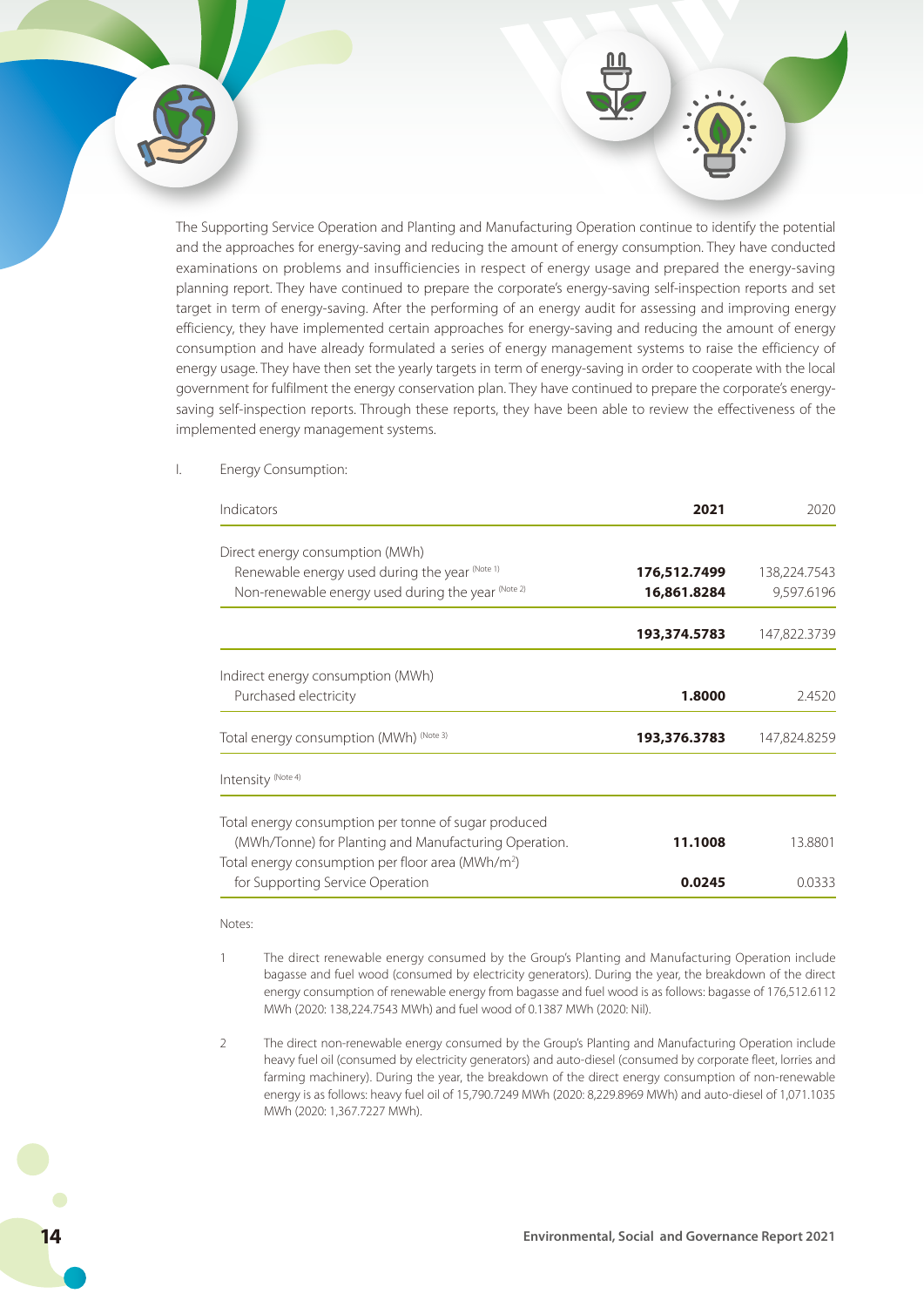

Upon further analysis of the energy consumption composition, the non-renewable energy consumption saw an increase of 75.7% and the renewable energy consumption saw an increase of 27.7%. The rate of increase of non-renewable energy was more than that of renewable energy consumption because the decrease of quality of bagasse (with an increase in impurities and a lower heat content) substantially drove up the direct non-renewable energy usage as an auxiliary fuel for generator to generate sufficient electricity for factory operation in 2021.

4. The 20.0% decrease in intensity of the Planting and Manufacturing Operation was resulting from the 63.55% increase in raw sugar output that lowered the per unit energy consumption during the Reporting Period.

The 26.4% decrease in intensity of the Supporting Service Operation was resulting from was due to the decrease in purchased electricity consumption during the Reporting Period.

II. Water Consumption:

| Indicators                                                                                                                                                                    | 2021                      | 2020                      |
|-------------------------------------------------------------------------------------------------------------------------------------------------------------------------------|---------------------------|---------------------------|
| Ground (borehole)<br>Municipal                                                                                                                                                | 6,846,443.9420<br>20.1400 | 5,058,519.0912<br>14.6020 |
| Total water consumption $(m^3)$ (Note 2)                                                                                                                                      | 6,846,464.0820            | 5,058,533.6932            |
| Intensity (Note 3)                                                                                                                                                            |                           |                           |
| Total water consumption per tonne of sugar produced<br>(m <sup>3</sup> /tonne) for Planting and Manufacturing Operation<br>Total water consumption per floor area $(m^3/m^2)$ | 393.0220                  | 474.9783                  |
| for Supporting Service Operation                                                                                                                                              | 0.2737                    | 01984                     |

Notes:

- 1. The extraction of underground water in Jamaica is under permit granted.
- 2 The 35.3% increase in the total water consumption was mainly due to mainly due to the 35.3% lengthening of day facility operated of the Planting and Manufacturing Operation from 116 days in 2020 to 157 days in 2021. The increase in day facility operated was caused by the approximately 56.9% increase in processing volume of sugar cane from 185,349 tonnes in 2020 to 290,895 tonnes in 2021.
- 3 The 17.3% decrease in intensity of the Planting and Manufacturing Operation was resulting from the 63.55% increase in raw sugar output that lowered the per unit water consumption during the Reporting Period.

The 38.0% increase in intensity of the Supporting Service Operation was due to the change of basis of allocation by landlord in 2021.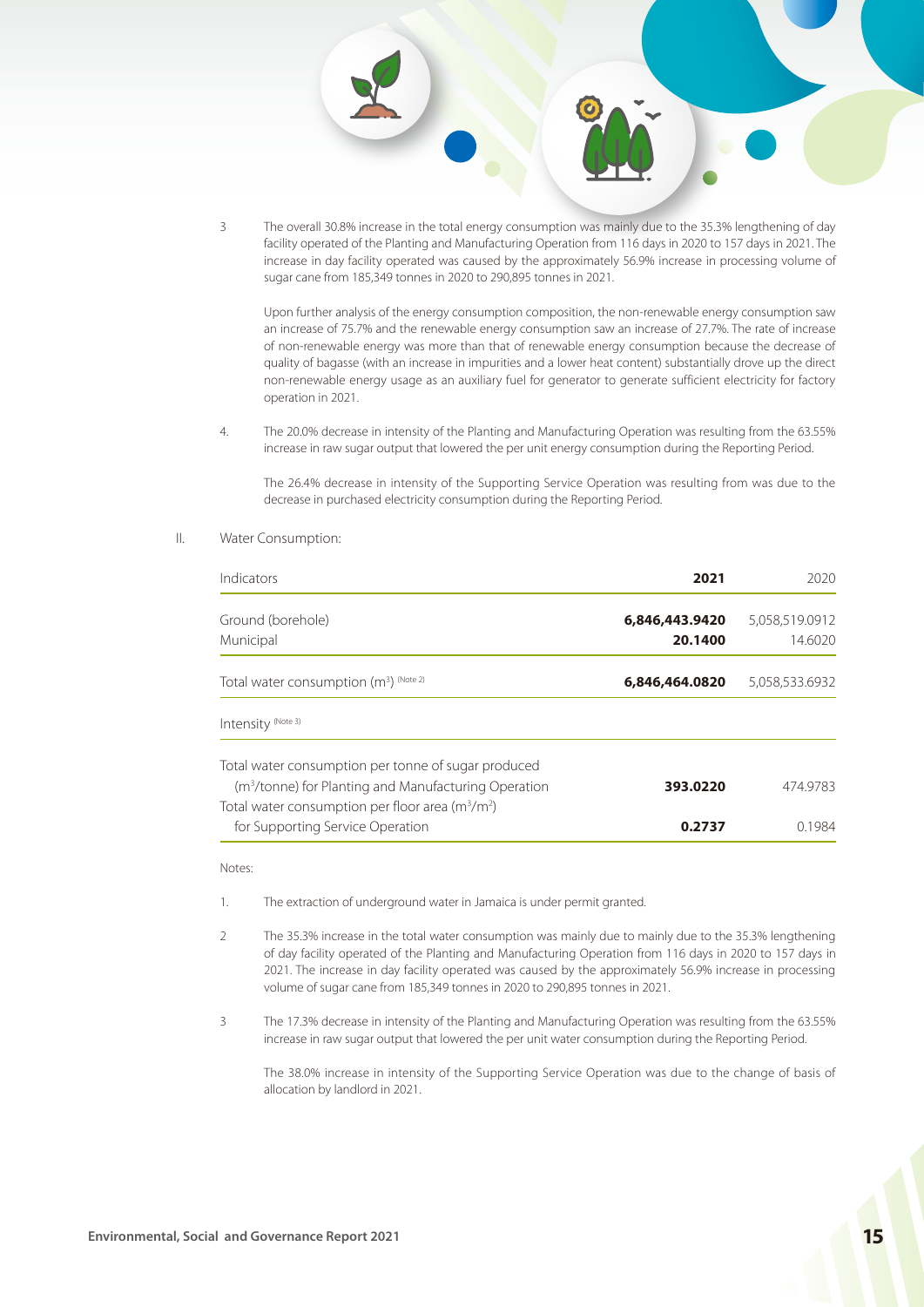During the Reporting Period, water consumption volumes are measured using a variety of site-specific methods to ensure on-going compliance with water use licenses, the Planting and Manufacturing Operation is complied with relevant requirement under the permits. During the Reporting Period, the Group's Planting and Manufacturing Operation and Supporting Service Operation have no issue in sourcing water that is fit for the purpose.

As part of the water management strategy to reduce the loss of sugar production to inadequate irrigation efficiency, the mitigation and adaptation strategies implemented during the Reporting Period by irrigation simulation and optimisation programmes were initiated.

III. Packaging Material Used (Notes 1):

| Indicator                                                                                                                 | 2021     | 2020          |
|---------------------------------------------------------------------------------------------------------------------------|----------|---------------|
| Total packaging material used (tonnes) (Notes 2)                                                                          | 293.3000 | 190.5900      |
| Intensity <sup>(Notes 3)</sup>                                                                                            |          |               |
| Total packaging material consumption per tonne of sugar produced                                                          |          |               |
| (Tonnes/Tonne) for Planting and Manufacturing Operation<br>Total packaging material consumption per tonne of good shipped | 0.0168   | 00179         |
| (Tonnes/Tonne) for Supporting Service Operation                                                                           | 0.0000   | <u>N 0000</u> |

Notes:

- 1. The packaging materials used in the finished products by the Group's Planting and Manufacturing Operation as well as Supporting Service Operation include plastic (woven bag, stretch film etc.) of 278.0000 tonnes (2020: 179.9900 tonnes) and wood (wooden crates, wooden pallet etc.) of 15.3000 tonnes (2020: 10.6000 tonnes).
- 2. The 53.9% increases in the total packaging material of the Planting and Manufacturing Operation used was because the 63.6% increase in raw sugar output in 2021.
- 3. The 6.1% decrease in intensity of the Planting and Manufacturing Operation was due to the increase in raw sugar output that lowered the per unit packaging materials during the Reporting Period

The Group's Planting and Manufacturing Operation as well as Supporting Service Operation have placed great emphasis on the recycling of packaging materials and tried to minimise the total packaging materials used in order to reduce the generation of waste and save the cost of packaging materials. During the Reporting Period, it is estimated that about 15.30000 tonnes (approximately 5.2%) (2020: 10.60000 tonnes (approximately 5.6%) of the wooden crates and plastic woven bag have been reused, and recycled or resold to local recycling agents.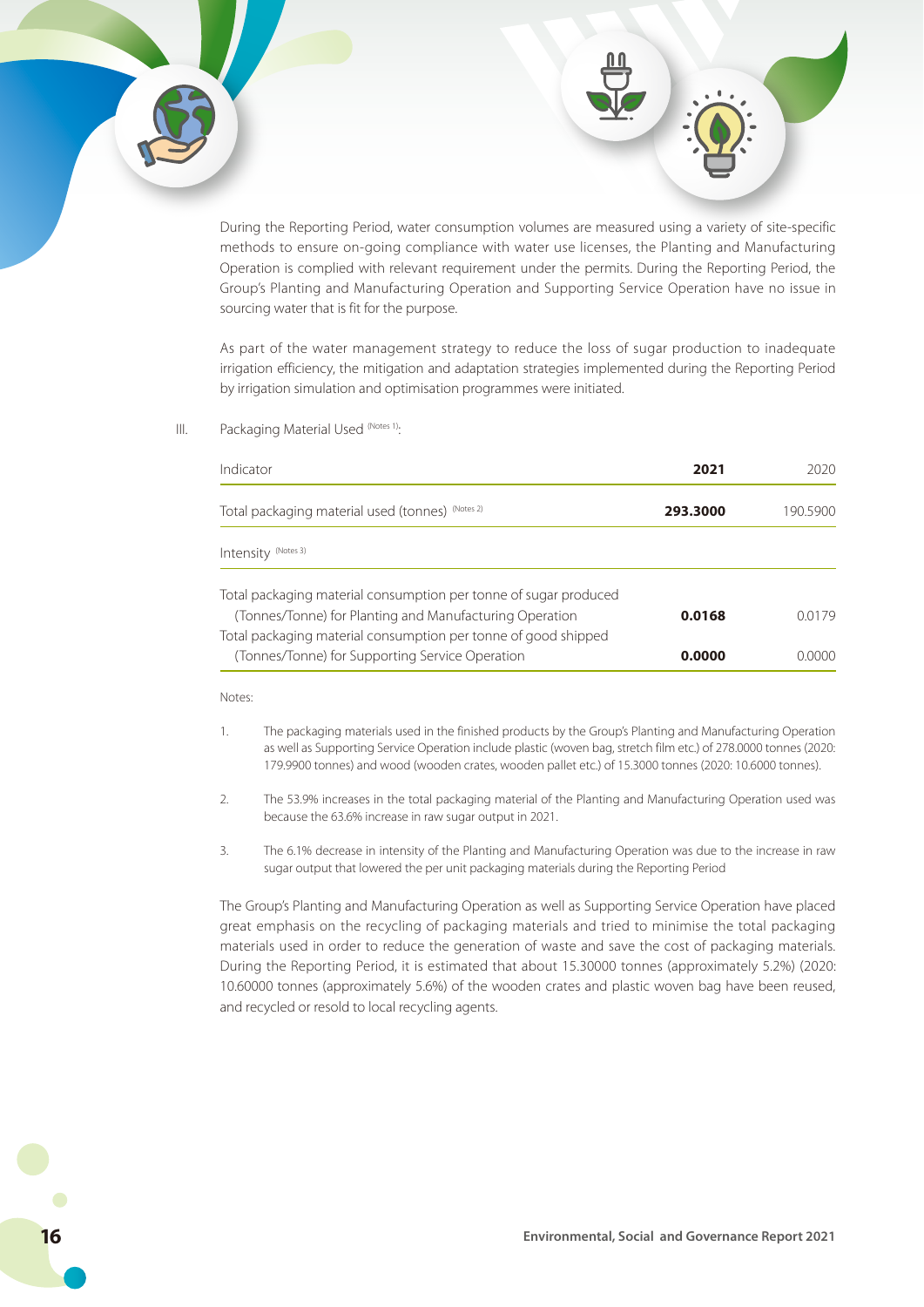

During the Reporting Period, the Supporting Service Planting and Manufacturing Operation have adopted the following initiatives to achieve the target in term of energy-saving:

- 1. Use high-efficiency facilities to reduce electricity consumption;
- 2. Place waste separation bins to facilitate recycling incentives;
- 3. Promote environmental awareness among employees to save energy, water and natural resources and to reduce waste; and
- 4. Shut down equipment, electricity, water, gas and air-conditioning supply when they are not needed.

#### 3. THE ENVIRONMENT AND NATURAL RESOURCES (ASPECT A3)

The Group Supporting Service Operation as well as Planting and Manufacturing Operation continue to put environmental protection policies into practice as the Group believes that those energy-saving and emission reduction policies are not only environmentally friendly but also conducive to cost-saving. The Group also believes that those policies would eventually lead the Group to achieve sustainable development of the environment and the business of the Group.

The Group's Supporting Service Operation as well as Planting and Manufacturing Operation are mindful of the role that we play in relation to the sustainable development of the regions in which we operate and our strong interdependence with the local communities and natural environments in those areas, our management of the environment is guided by the commitment to minimising any negative impacts that we may have on the environment, or which may contribute to climate change.

During these years, the Group's Supporting Service Operation as well as Planting and Manufacturing Operation continue to invest in environmental improvements, with the aim of introducing cost-effective measures to prevent environmental degradation and improve environmental management systems. These include the adoption the energy-saving and emission reduction measures in relation to the cleaner production, such as the replacement of the energy-exhausting old machineries with the new machineries in order to increase the efficiency while saving the energy. Such measures have increased the efficiencies of both energy-saving and emission reduction and improved the working environment of the workshops and the investment in improving water and wastewater treatment infrastructure.

The Group's Supporting Service Operation as well as Planting and Manufacturing Operation is committed to minimising the environmental impact of the operations and by operating the businesses in ways that support sustainable use of the available natural resources. The Group strives to conserve energy and other valuable natural resources, to reduce waste and to participate in recycling and other environmental protection efforts. During the Reporting Period, there was no confirmed non-compliance incident or grievance in relation to the Group's Supporting Service Operation as well as Planting and Manufacturing Operation which had significant impact on the environment or natural resources.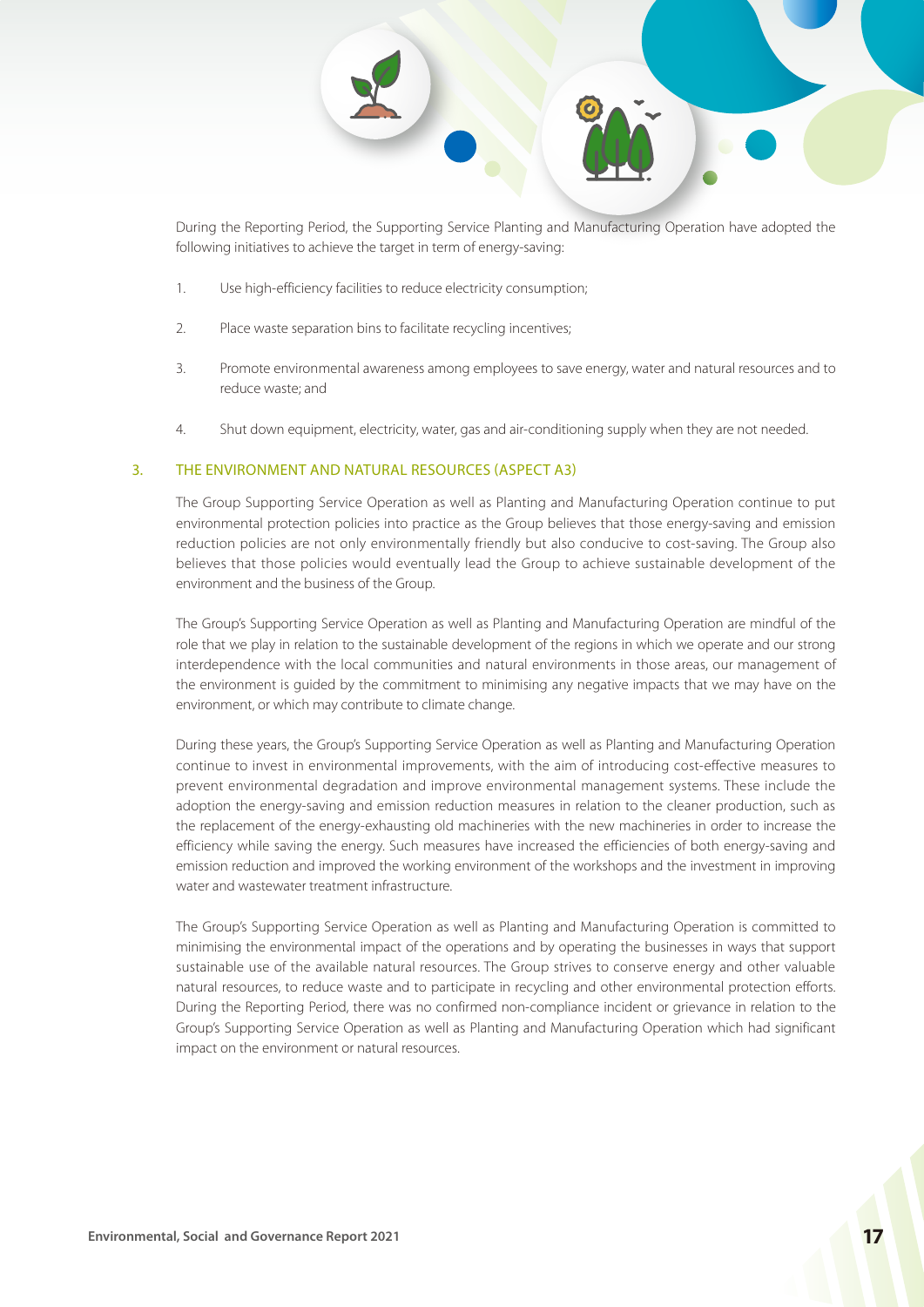

The Group plans to further enhance the environmental performance through the following issues:

- 1. Use energy, water and other material input more efficiently;
- 2. Identify and manage environmental risks continuously;
- 3. Monitor and comply with new requirements of all applicable laws and regulations in relation to the environmental protection issues;
- 4. Increase recycling and reuse waste; and
- 5. Promote the employees' environmental awareness and education.

### 4. CLIMATE CHANGE (ASPECT A4)

The Group recognises that tackling climate change is a global consensus. The Group realises that climate change may affect the business operations and therefore, the Board has established relevant policies and procedures to identify, assess, monitor and manage the issues about climate change which are included in the ESG-related matters. Material climate-related risks would be identified and managed under the Group's risk management framework.

Increased frequency and severity of extreme weather events such as extreme cold or heat, heavy rainstorm, typhoons may disrupt operations by damaging the power grid, hampering and injuring employees on the way or during their work. The extreme weather events may interrupt business operations, damage the Group's assets and disrupt the supply chain. The Board identifies these potential risks, prioritises those with potential severe impacts and takes precautionary measures to mitigate or avoid these potential severe impacts.

In addition, there would have more stringent climate legislations and regulations to support global vision for carbon neutrality. Stricter environmental laws and regulations may expose an enterprise to higher risks of claims and lawsuits and the enterprise reputation may also decline due to failure to meet the compliance requirements for climate change. The related capital investment and compliance costs thus increase. In response to the legal risks as well as the reputation risks. In respect of the climate change, the Group regularly monitors the existing and emerging trends, policies and regulations relevant to the climate change.

During the Reporting Period, the Group has not been significantly impacted by any climate-related risks.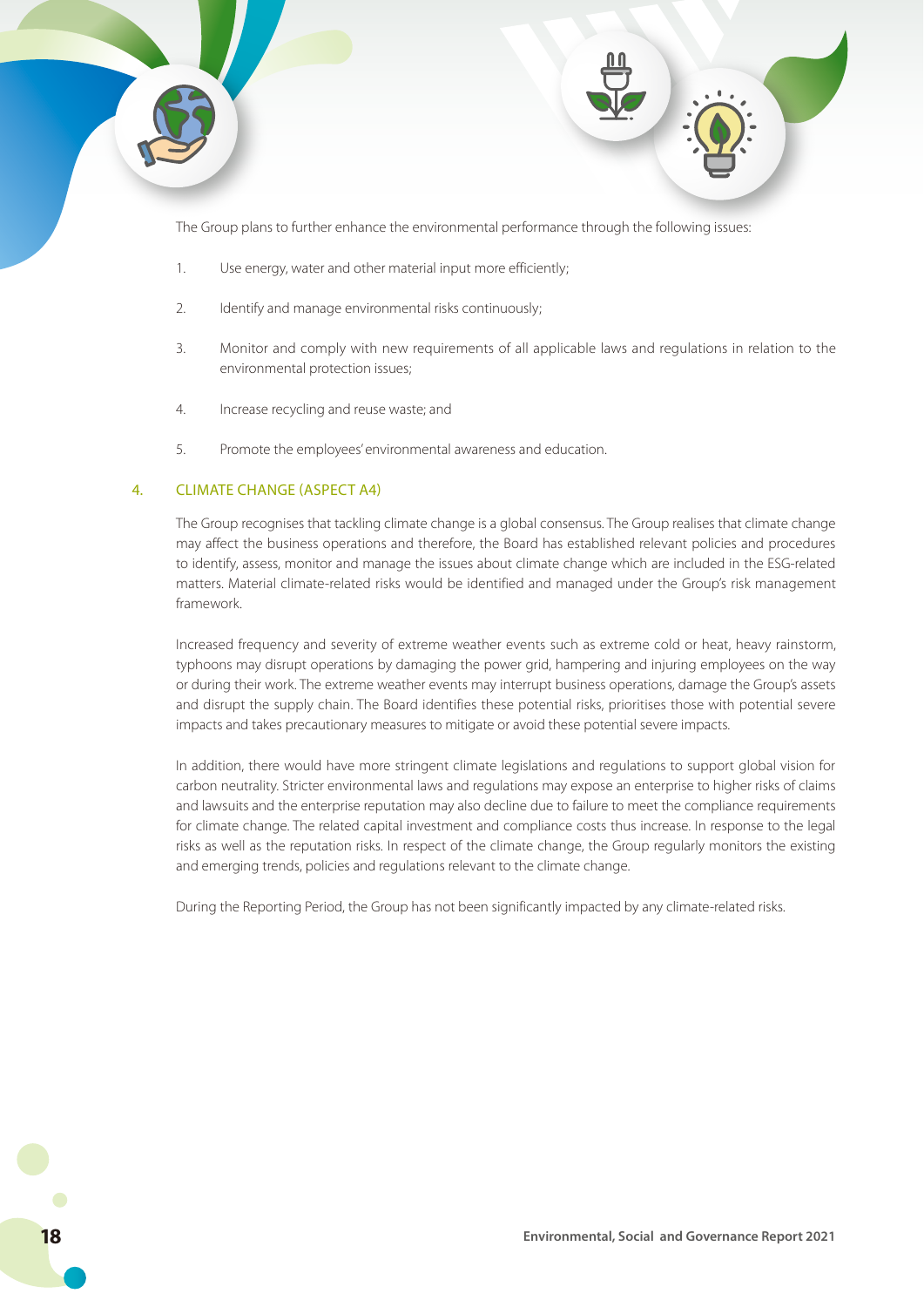#### 5. ENVIRONMENTAL COMPLIANCE

The Group's Supporting Service Operation as well as Planting and Manufacturing Operation manages its operations in line with environmental permits issued by government agencies in the countries in which we have operations and continuously monitors for any non-compliance of permit parameters.

We encourage and plan interaction and engagements with local authorities to discuss changing environmental legal requirements and solicit clarity where these may impact on our operations.

In the event that any environmental concerns or complaints are raised from external agencies and the communities in which we operate, these are treated with utmost importance. All entities keep a "complaints register" and any complaints are directed to management for consideration, response and action if necessary. During the Reporting Period, no environment-related submissions were received through our formal complaint mechanisms.

During the Reporting Period, there is no significant incidents, enforcement notices, environmental prosecutions or environmental citations were issued to any of the group's operations. No fines or penalties were imposed by any government agency.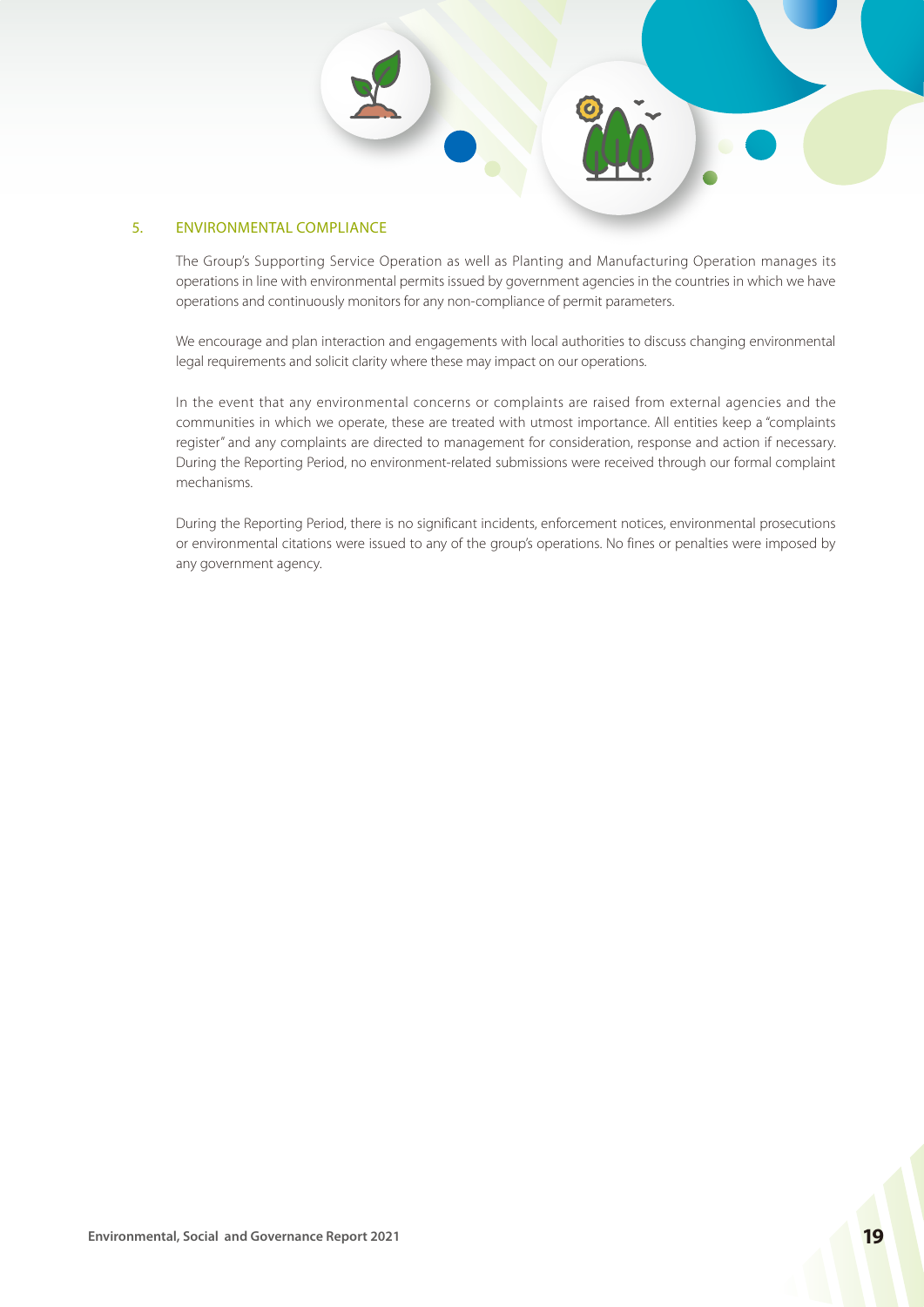# **B. SOCIAL**

#### 1. EMPLOYMENT AND LABOUR STANDARDS

#### *EMPLOYMENT (ASPECT B1)*

The Group respects its employees and endeavours to provide better working conditions for its employees. The Group has established various policies in relation to the labour practices including the remuneration and dismissal, recruitment and promotion, working hours, holidays, disciplinary practice, equal opportunity, diversity and other benefits and welfare so as to provide a fair, healthy and safe working environment for all employees and at the same time, to provide a system of control to the Group to reduce the exposure to any risk concerning labour issues. The Group will update the policies from time to time in order to align with the updates of the rules and regulations of the respective places where the Group has business operations and the changing of the business environments.

For protecting the interests of employees, the Group executes the labour contracts with the employees according to the labour laws of the Jamaica and the PRC. For providing better assurance to the employees, the Group pays social insurances for eligible employees. The holidays and the benefits and welfare entitled by the employees are not less than the rules and regulations specified by the labour laws of the Jamaica and the PRC. The working hours for the employees are set in accordance with the rules and regulations specified by the labour laws and the labour contract laws of the Jamaica and the PRC. The Group terminates the labour contracts with the employees in strict compliance with the labour laws and regulations of the Jamaica and the PRC.

The Group's Planting and Manufacturing Operation is a major source of employment for the urban and rural communities in which it operates, offering direct employment through full, part-time and seasonal jobs across the spectrum of its agricultural and manufacturing activities. Our continuing strategy of striving to be an employer of choice in Jamaica agri-business sector is coupled with a commitment to continual investment in our people in order to sustain the business and to maintain our position as an industry leader. Our human resource philosophy is based upon equal opportunity, irrespective of race, religion or gender, and recognises excellence within our existing employee base to favour internal succession management. The Group provides equal opportunity for employees in respect of promotion, appraisal, training, development and other aspects in order to build up a sound career platform for employees. The Group bases on the principles of fairness, equality and objectivity to establish an assessment system and promotion mechanism. Talents are identified through the specific processes under the system and mechanism.

Human resource management and associated operational strategies are determined by the business needs of the group's operating entities with direction from the corporate office. These strategies appropriately embrace the macro-environment prevailing in each country of operation, with alignment being achieved through the group's strategic Intent. Ensuring that the operational strategies are met is a work ethic of continuous improvement which encourages focused, skilled employees to realise their full potential.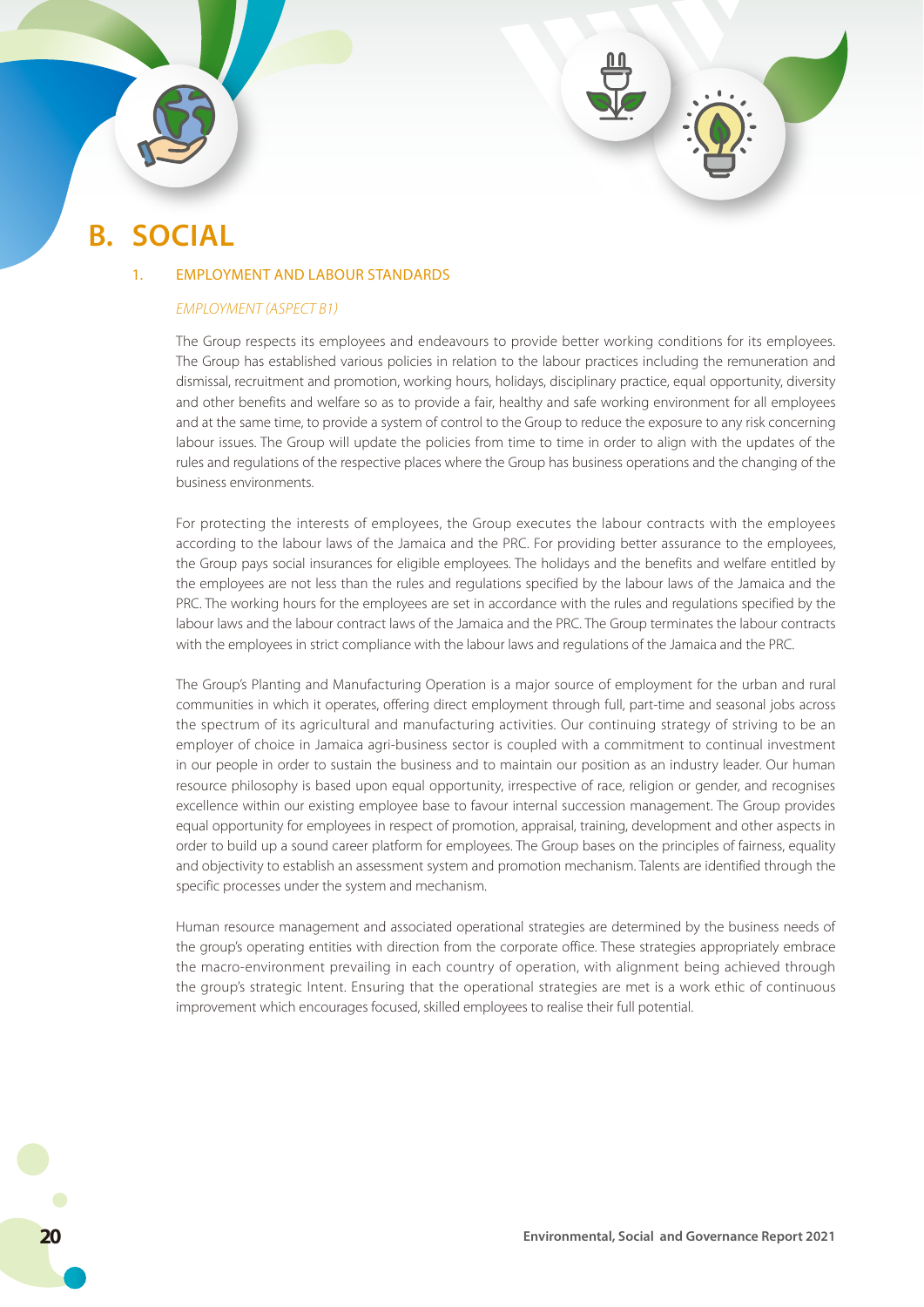Key areas of human resource focus include workplace safety; continuous improvement benchmarking; targeted manpower succession planning; talent and performance management; the maintenance of collaborative industrial relations; human resource development and business understanding; human rights; workplace diversity; localisation programmes and the health and welfare of employees and their dependants. These are issues considered to be material to the organisation because of the actual or potential impact they may have on the organisation, the risks they may pose or the opportunities they may present, and the extent to which they may influence stakeholder assessments of the company and consequent decisions by them. All relevant laws and regulations are also material considerations.

All human capital-related developments, including staff movements, skills development activities and health and safety incidents, form part of Group's internal management reporting processes.

During the Reporting Period, the Group was not aware of any material breach of labour laws and regulations.

As at 31st December, 2021, the Planting and Manufacturing Operation in Jamaica and Supporting Service Operation in the PRC had a total of 651 employees.

| Indicators                | 2021 |
|---------------------------|------|
| Number of employees       | 651  |
|                           |      |
| By gender                 |      |
| Male                      | 559  |
| Female                    | 92   |
| By employment type (Note) |      |
| Permanent                 |      |
| Staff                     | 128  |
| Non-staff                 | 249  |
|                           | 274  |
| Non-permanent staff       |      |
| By age group              |      |
| Under 30                  | 115  |
| $30 - 50$                 | 269  |
| Over 50                   | 267  |
| By region                 |      |
| Jamaica                   | 650  |
| The PRC                   | 1    |

I. Workforce

Note: Permanent Staff assumes regular employment with the company and are paid on a monthly basis with all monthly staff company benefits including pension.; Permanent Non-staff assumes regular employment with the company and are paid on a fortnightly basis with all fortnight employee company benefits including pension; and Non-Permanent Staff are temporary employment on part-time/seasonal/contractual basis and are paid at a specific rate without pension.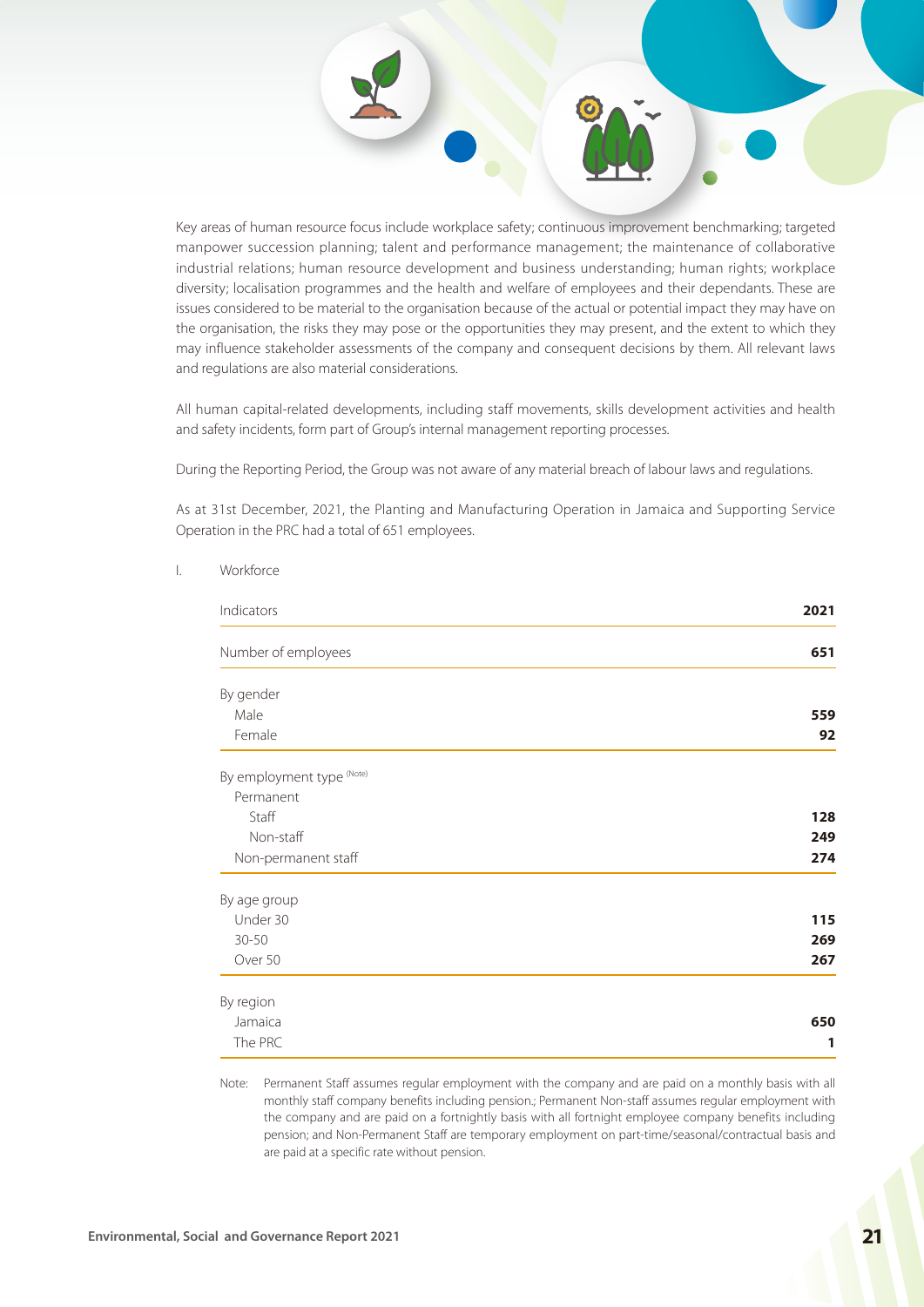## II. Employee Turnover:

| Indicators                                      | 2021                     |
|-------------------------------------------------|--------------------------|
| Number and rate (%) of employee turnover (Note) | 45 (11.9%)               |
| By gender                                       |                          |
| Male                                            | 34 (10.7%)               |
| Female                                          | 11 (19.3%)               |
| By age group                                    |                          |
| Under 30                                        | 21 (95.5%)               |
| $30 - 50$                                       | 18 (10.9%)               |
| Over 50                                         | (3.2%)<br>6              |
| By Role                                         |                          |
| Management                                      | 3(12.5%)                 |
| Non-management                                  | 42 (11.9%)               |
| By region                                       |                          |
| Jamaica                                         | 45 (11.9%)               |
| The PRC                                         | $(0.0\%)$<br>$\mathbf 0$ |

Note: Based on number of permanent employees.

 $\bullet$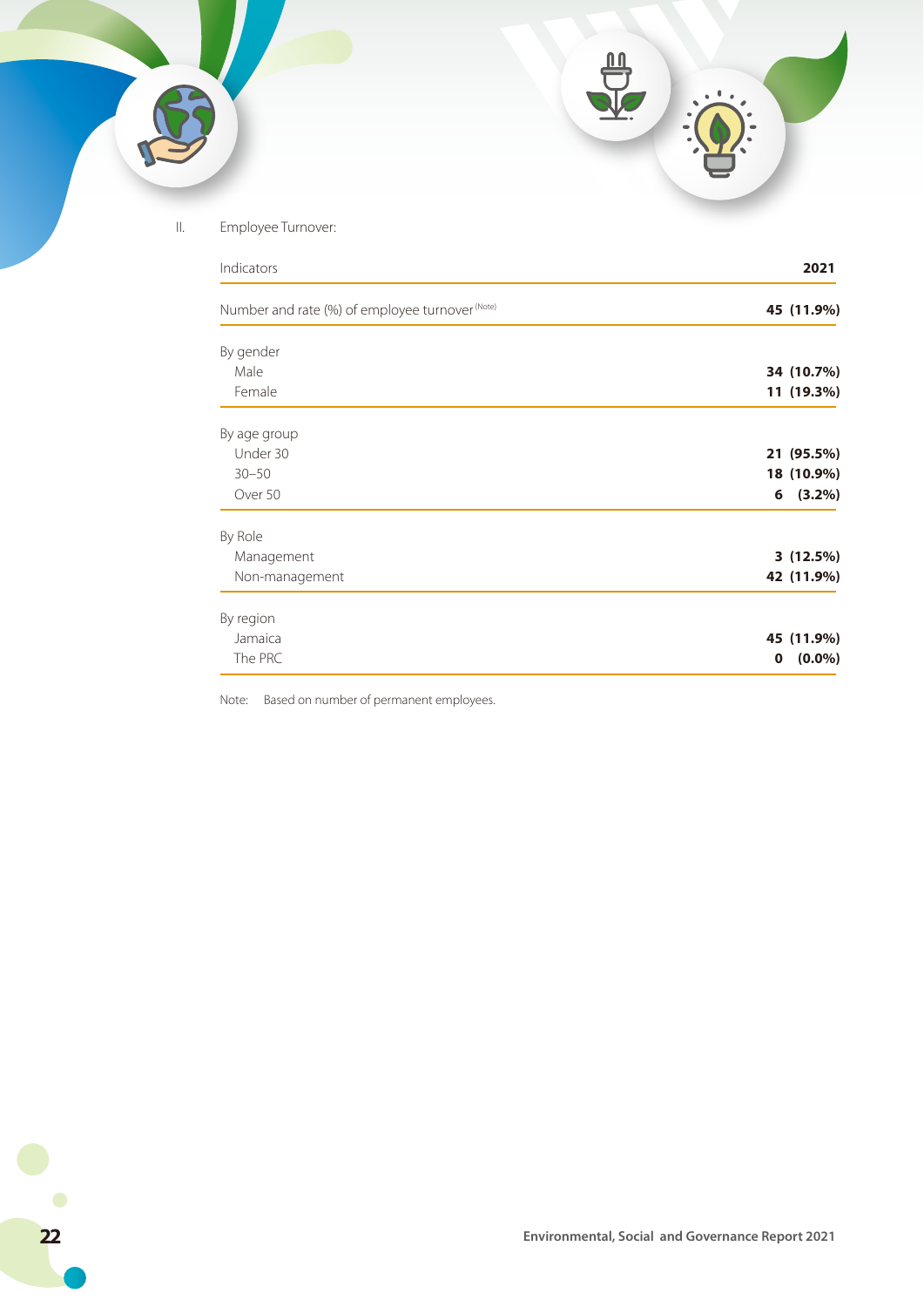#### *HEALTH AND SAFETY (ASPECT B2)*

The Group aims at providing a safe working environment for its employees and protecting its employees from occupational hazards. These safety objectives apply not only to the Group but also to the Group's business partners, contractors and all others working with the Group. For realizing these objectives, it relies on the cooperation of the employees from all levels within the Group including the management and the supports from the Group's business partners, contractors and all others working with the Group. In this connection, the Supporting Service Operation as well as Planting and Manufacturing Operation have specified in respective contract requested the contractors and all others working within the areas of the Supporting Service Operation as well as Planting and Manufacturing Operation to execute the production safety and responsibility terms in contracts. This help to clarify the responsibilities of both parties in respect of the safety production, in order to protect the health and safety of those working in the Supporting Service Operation as well as Planting and Manufacturing Operation.

The Group is committed to achieving a high standard of occupational health and safety and have maintained a low accident frequency rate. The Group believes that being a group with the greatest concern for its employees would gain the supports from the employees, customers and the stakeholders. The Group has established the occupational health and safety policies that strictly comply with the laws and regulations of the places where the Group has business operations. The Group will regularly arrange health check-up for employees, frequently check on the proper implementation of safety precaution measures and will carry out safety drills regularly.

The employees of Planting and Manufacturing Operation were unionized. To ensure continuing collaborative relationships, the group engages across a range of labour forums, eg, regular union meetings, collective bargaining forums and others to promote sound employee interaction and compliance with internationally recognised labour practices. Subject matter typically includes conditions of employment, remuneration, safety initiatives and other issues of mutual concern.

During the Reporting Period, the Group's Planting and Manufacturing Operation as well as Supporting Service Operation organize occupational health and safety education and training for their employees. Employees are educated continuously to raise their occupational health and safety knowledge and awareness and their emergency response capabilities. The Group 's Planting and Manufacturing Operation as well as Supporting Service Operation continue to monitor regularly the workplace and the personal safety facilities provided to the employees in order to timely detect any potential safety risk and to correct all improper actions. They should ensure that all production processes and activities should be carried under the safety and health management.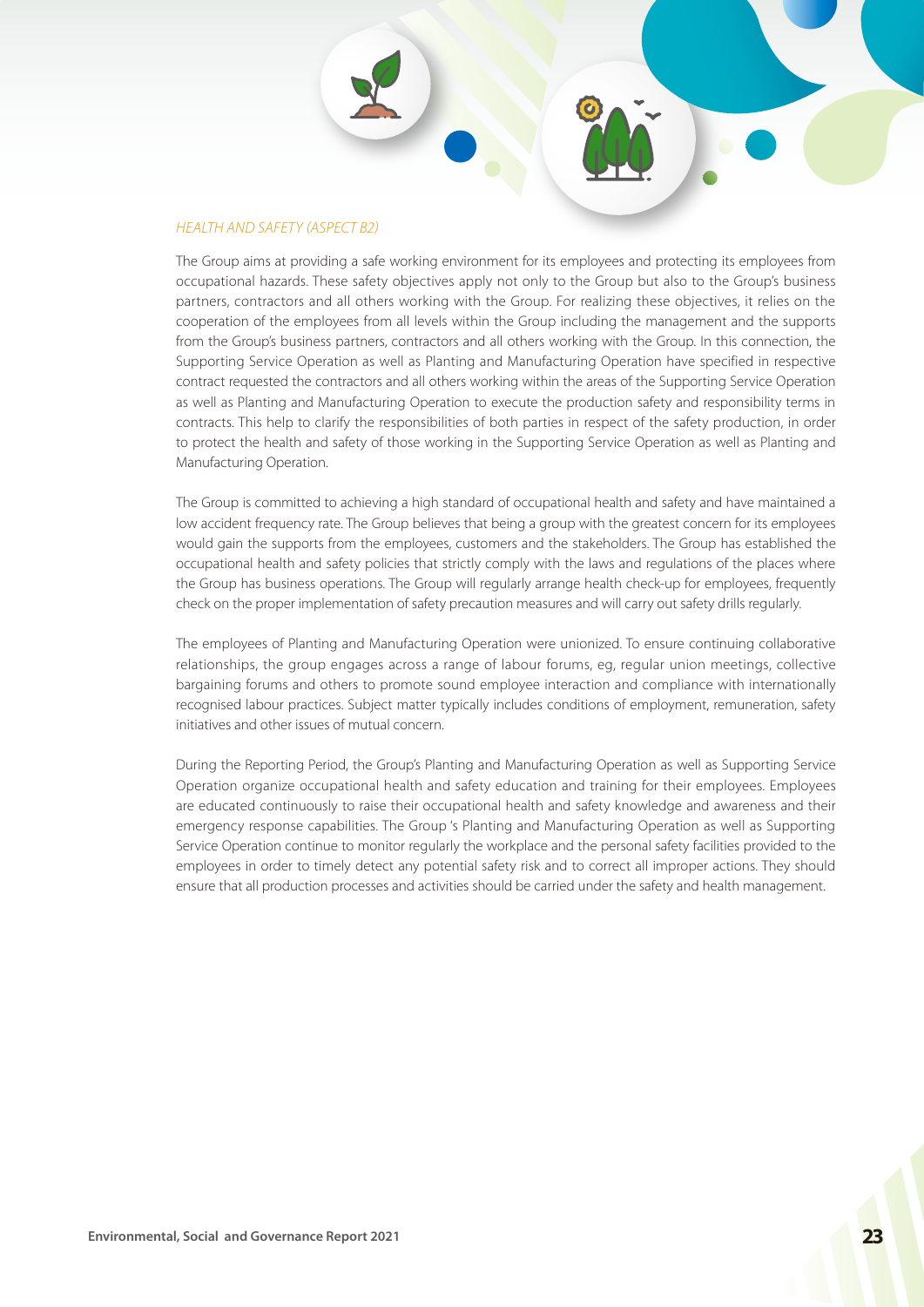During the Reporting Period, the Group was not aware of any material non-compliance of applicable occupational health and safety laws and regulations.

#### I. Work-related fatalities (Note):

| Indicators         | 2021 | 2020 | 2019 |
|--------------------|------|------|------|
| Number of employee |      |      |      |
| Rate (%)           |      |      |      |

Note: Work-related fatalities are commonly called "occupational deaths/fatalities" and are defined as the deaths that occur while the person is at work or performing work related tasks.

#### II. Lost days due to work injury (Note):

| Indicators          | 2021 |
|---------------------|------|
| Number of lost days | 566  |

Note: Lost days due to work injury is defined as the number of man-days that cannot be worked as a consequence of an employee being unable to perform their usual work because of an occupational disease or incident. A man-day refers to 8 working hours.

#### *DEVELOPMENT AND TRAINING (ASPECT B3)*

The Group encourages its employees to exert their potential and to align their personal developments with the growth of the Group, so as to promote mutual development between individual employee and the Group. The Group has established various policies in relation to the employees' education and training so as to ensure that employees pursue continuous self-development in line with the Group's business needs.

The Supporting Service Operation as well as Planting and Manufacturing Operation have established a set of training system and process including "induction training", "vocational technical training" and "management skill training" in order to improve the overall quality and professional skills of the employees. New employees must participate in the "induction training", which includes the training topics of the Group's goals and policies, corporate culture, production safety, necessary skills etc. The "vocational technical training" aims to provide and strengthen the employees' professional skills specific to their job positions, production safety awareness, personal communication skills etc. The "management skill training" aims to enhance the daily management capability of the employees at the management level.

During the Reporting Period, the Planting and Manufacturing Operation organized occupational health and safety education and corporate social responsibility training for their employees. Employees were educated and trained to raise their occupational health and safety knowledge and their corporate social responsibility awareness.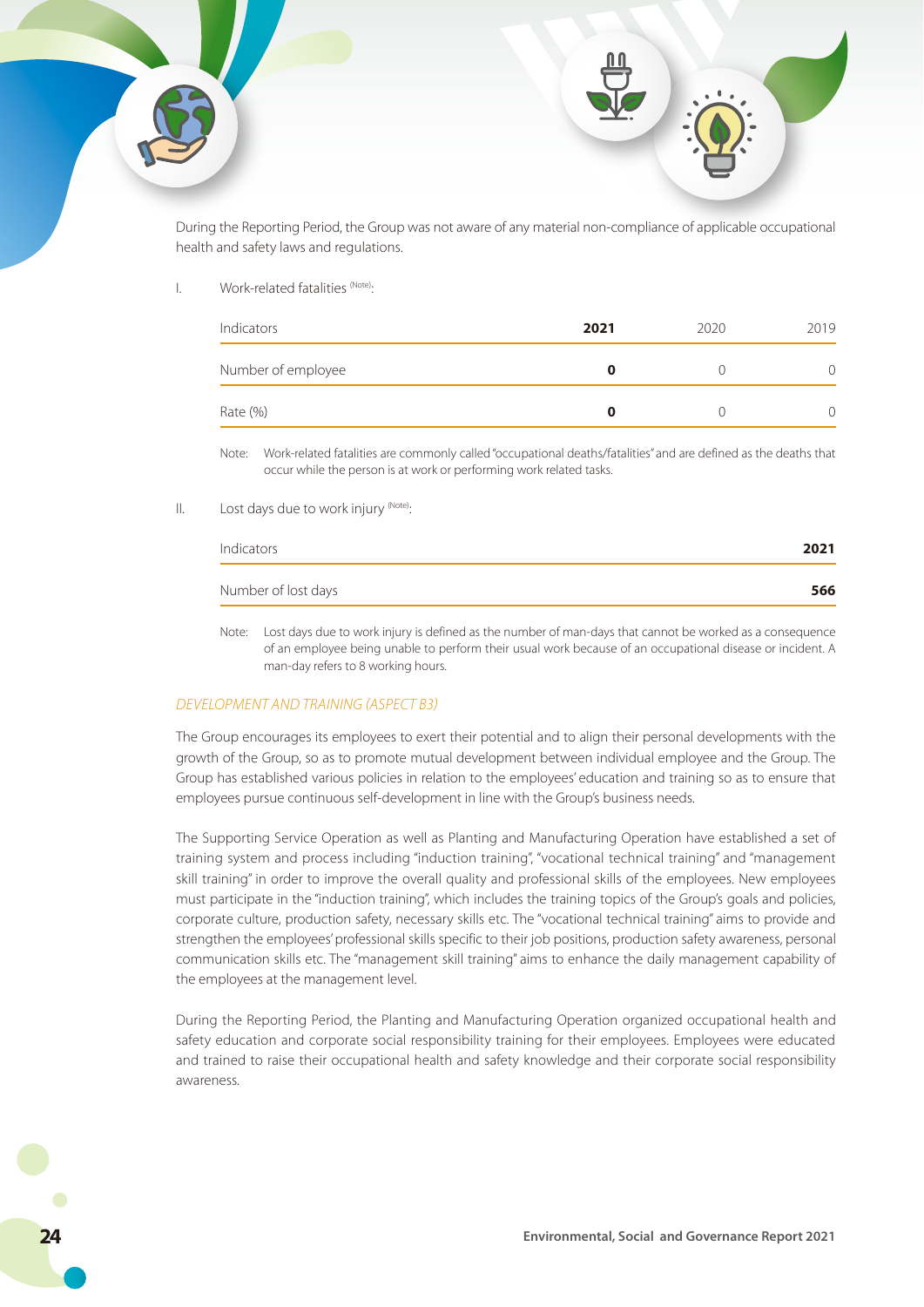

The training content is evaluated from time to time in order to maintain the effectiveness of the trainings.

During the Reporting Period, the employees of the Supporting Service Operation as well as Planting and Manufacturing Operation received a total of 146 hours of training.

| Indicators                                                                                      | 2021            |  |
|-------------------------------------------------------------------------------------------------|-----------------|--|
| Average hours of training per employee and percentage (%) of<br>employees who received training | 2 hours (11.2%) |  |
| By gender                                                                                       |                 |  |
| Male                                                                                            | 2 hours (12.3%) |  |
| Female                                                                                          | 3 hours (4.3%)  |  |
| By age group                                                                                    |                 |  |
| Under 30                                                                                        | 2 hours (19.1%) |  |
| $30 - 50$                                                                                       | 2 hours (10.4%) |  |
| Over 50                                                                                         | 2 hours (8.6%)  |  |
| By employee category                                                                            |                 |  |
| Management                                                                                      | 2 hours (20.8%) |  |
| Non-management                                                                                  | 2 hours (10.8%) |  |

#### *LABOUR STANDARDS (ASPECT B4)*

The Group implements its labour standards in strict compliance with the labour laws and regulations of the places where the Group has business operations. The Group maintains strict recruitment process to avoid cases of child labour and forced labour to be occurred at anyone of the business operations. The Supporting Service Operation as well as Planting and Manufacturing Operation implement the labour standards as well as the recruitment process in strict compliance with the rules and regulations specified by the Labour Law of the PRC and the Jamaica.

During the Reporting Period, the Group was not aware of any material non-compliance of relevant child and forced labour laws and regulations.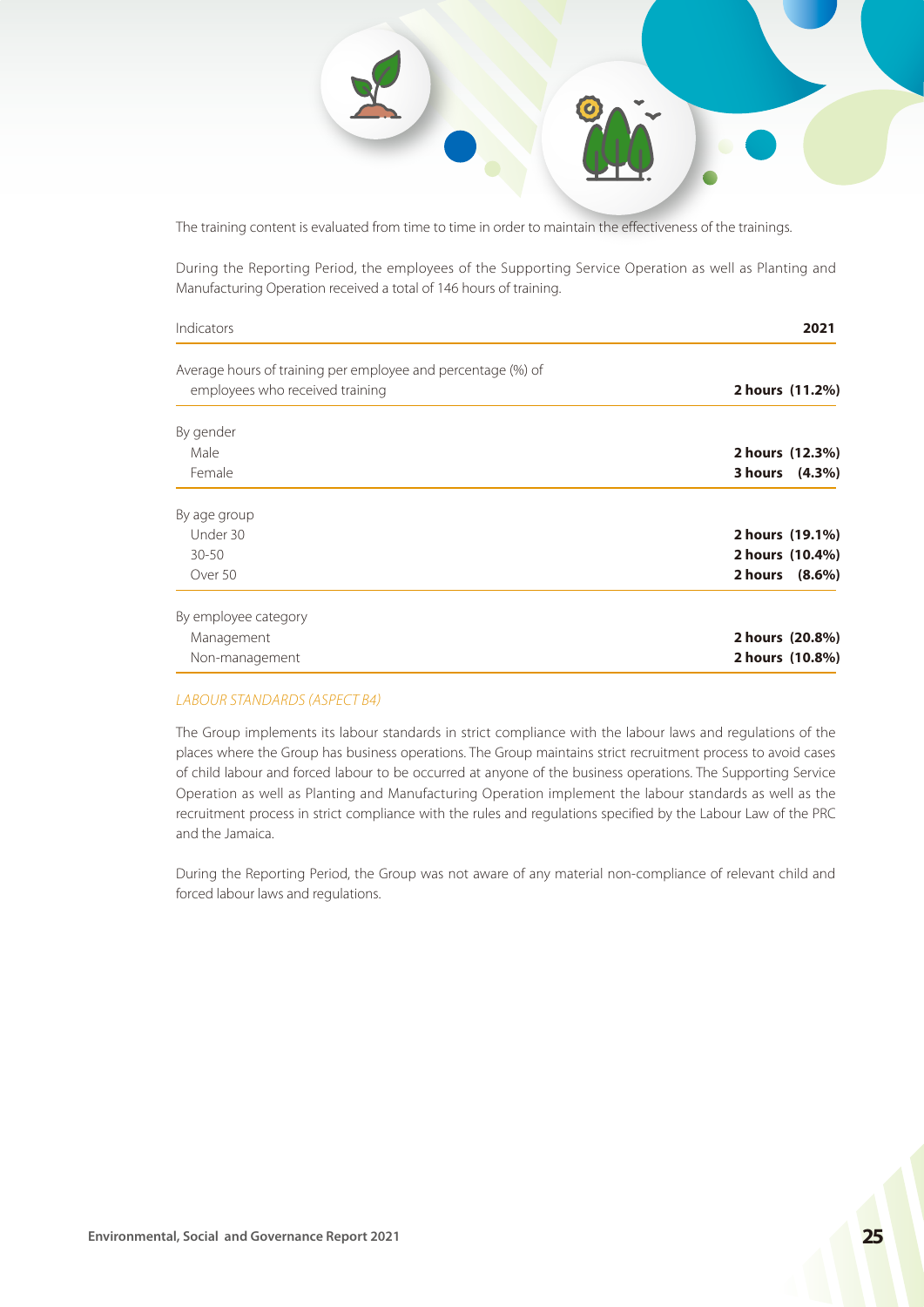

#### *SUPPLY CHAIN MANAGEMENT (ASPECT B5)*

The Group works with the suppliers with the same objectives and develops mutually-successful working relationships with the key suppliers. The Group strictly follows its policy, which is constructed under the Group's corporate culture of integrity, and professional standard in the selection of suppliers and purchasing process. Although the cost of purchasing is a major consideration in selecting suppliers, the Group also considers the suppliers' corporate social responsibility performances, including the suppliers' performances on the aspects of legal and regulatory compliance, business ethics, labour practice and environmental protection etc.

The Board has established relevant policies and procedures to identify, assess, monitor and manage the issues about environmental and social risks of the supply chain which is included in the ESG-related matters. Material environmental and social risks along the supply chain would be identified and managed under the Group's risk management framework. In order to fulfil the Group's environmental and social responsibilities, the Group has not only implemented relevant policies regulating its practices in daily operations but also given attention to the mitigation of the environmental and social risks that may affect the supply chain.

During the Reporting Period, the Supporting Service Operation as well as Planting and Manufacturing Operation had 20 key suppliers.

| Indicators                     | 2021           |
|--------------------------------|----------------|
| Number of key suppliers (Note) | 20             |
| By region<br>Jamaica           | 18             |
| PRC                            | $\overline{2}$ |

Note: Key supplier is defined as supplier of products and/or services to the Supporting Service Operation as well as Planting and Manufacturing Operation whose purchase sum exceeded J\$20 million (approximately HK\$1 million).

The Group has implemented a set of guidelines for the supply chain management, which is available on the Group's information portal for internal use. The purposes of the set of guidelines are not only for unifying the selection of suppliers and purchasing process but also for ensuring transparency in the selection of suppliers and purchasing process to guard against bribery and corruption. In this connection, the Supporting Service Operation as well as Planting and Manufacturing Operation have requested the suppliers and the out-sourcing parties to execute the anti-bribery confirmation, urging them not to provide any benefits to the employees of the Supporting Service Operation as well as Planting and Manufacturing Operation. The selection of suppliers shall be subject to a series of internal assessments and approval processes and supervised by the internal audit department. The engagement of suppliers is strictly controlled under the set of guidelines. The Group shall review the set of guidelines from time to time in order to further strengthen the supply chain management.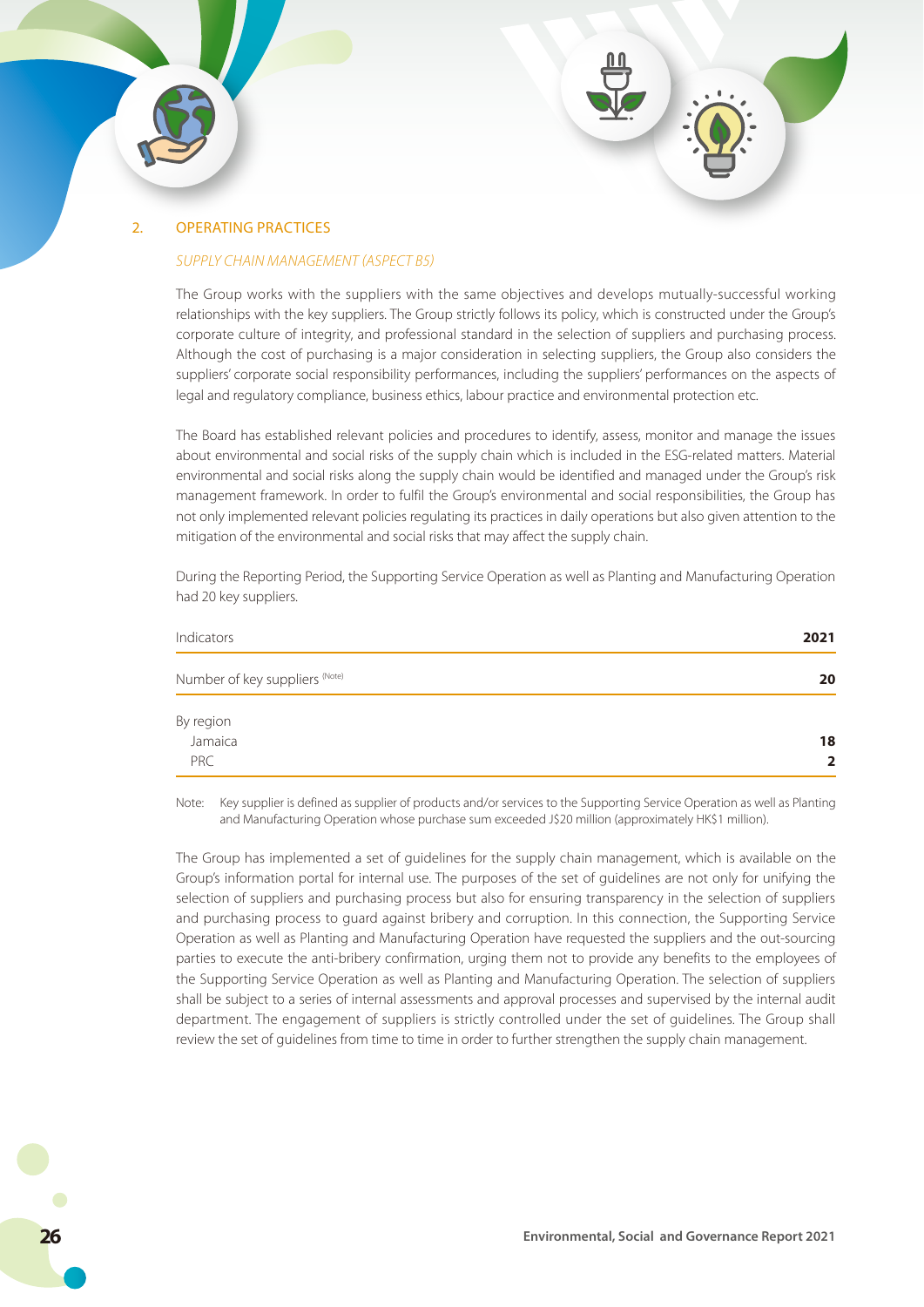Except some local items, the Group has adopted a system in its supply chain management to centralize the purchase of materials, tools and machineries required by the Supporting Service Operation as well as Planting and Manufacturing Operation. Priority will be given to suppliers who have obtained ISO 14001 environmental management certification. The Group has monitored closely the inventories of the materials and tools and constantly analyzed the consumption of the materials and tools. The Group has maintained a supplier list, which is evaluated and updated regularly. With these measures, the Group manages its supply chain smoothly.

The Group strives to support the environmental and social initiatives in the supply chain as the stakeholders become more concerned about the environmental issues and stress the importance of using environmentalfriendly materials. The Supporting Service Operation as well as Planting and Manufacturing Operation have priority in purchasing products with greater energy efficiency, reusable and recyclable capacity in order to minimise the impacts on the environment and society.

#### *PRODUCT RESPONSIBILITY (ASPECT B6)*

The Group aims at providing its customers with the qualified products as the Group understands that product quality is fundamental to the brand reputation and sustainable development of the Group. The Group has formulated its internal policies and procedures in accordance with the relevant rules and regulations in relation to health and safety, advertising, labelling and privacy matters with respect to its products. Thus, the Planting and Manufacturing Operation have implemented the effective quality management systems, to control strictly the manufacturing processes of its products and the product quality. All products are manufactured according to the specified procedures and are required to undergo a thorough quality inspection process in order to assure the products quality. Meanwhile, the Planting and Manufacturing Operation have carried out sampling inspection on the products to ensure that the products have met the requirements of safety manufacturing standards.

The Group's Supporting Service Operation as well as Planting and Manufacturing Operation have maintained a customer service team to handle the enquiries about the products from the customers. The customer service team handles the customers' feedbacks and complaints according to the stated procedures. If any complaint is received, the Group will conduct an investigation, follow up and feedback to the customer to ensure that the complaint is being effectively handled. Meanwhile, the Group will conduct in-house reviews to prevent the occurrence of similar incidents. The Planting and Manufacturing Operation strictly follow the formal complaint mechanism to handle all cases in a fair and systematic manner. During the Reporting Period, the number of complaints received by the Planting and Manufacturing Operation amounted to one. It related to impurities and had promptly handled.

During the Reporting Period, no products were subject to recalls for safety and health reasons.

Considering the intellectual property as its intangible and valuable assets, the Group believes that the protection of the intellectual property rights is pivotal to the Group's sustainable business development. The Group manages and protects its intellectual property rights through registration, maintenance and enforcement measures. The Group has made registrations for its trademark in Jamaica. The Group would not tolerate any infringement of its intellectual property rights and would take legal action against such infringement.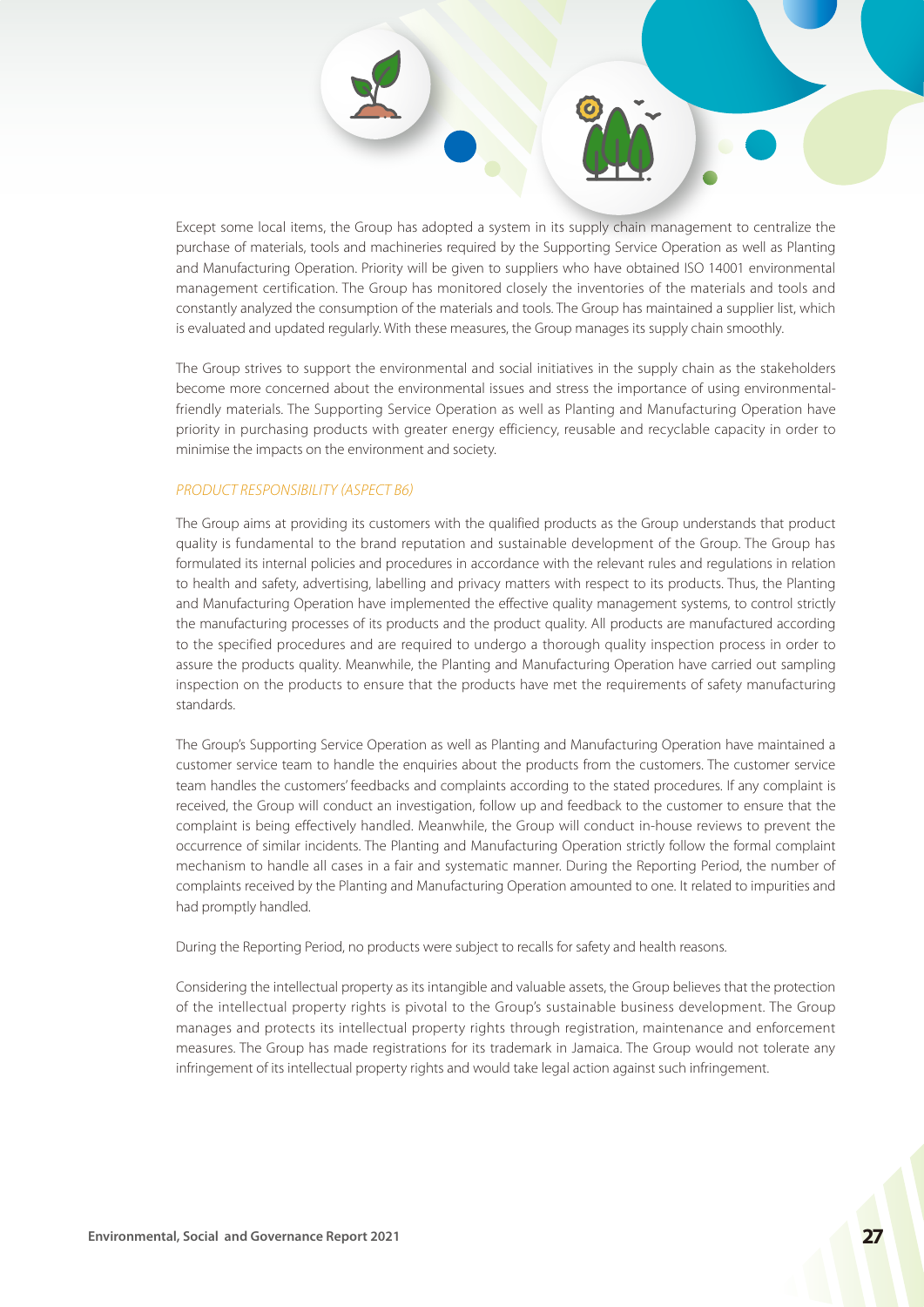As a renowned brand in the sugar industry in Jamaica, the Group has established the internal policies to regulate the practice in brand promotion, marketing and planning, any misrepresentation made in marketing materials or exaggeration of offerings is strictly prohibited by the Group. For any marketing and promotional activities, the Planting and Manufacturing Operation ensure that relevant activities observe applicable rules and regulations in the Jamaica. No false nor misleading contents shall be contained in any advertisement.

Data protection and security is considered to be crucial to the Group's long term business development and corporate reputation.

The data from the customers is strictly managed and protected by the Group in order to ensure the customers' privacy and confidentiality. The Group has formulated its internal policies and strictly followed the regulation in the collection, disclosure, usage, retention, and storage of data to ensure data integrity and safety.

The Planting and Manufacturing Operation endeavours to maintain a secure environment for safeguarding all information collected. For instance, the Group's servers and computers being protected with access passwords to prevent unauthorised access and possible information leakage. Besides, employees are made aware of their responsibilities to respect the privacy of customers and to protect any customer data from external parties.

During the Reporting Period, the Planting and Manufacturing Operation did not encounter any breached of customer privacy or loss of customer data or any private information leakage.

#### *ANTI-CORRUPTION (ASPECT B7)*

The Group's corporate culture is the important part of the Group's operating practices and the key components of the Group's corporate governance framework. They provide the guiding principles for the employees to perform justifiably and behave with integrity, uprightness and honesty. The Group's corporate culture puts all employees under stringent obligations as to the manner to which they should deal with the issues of bribery, conflicts of interest and compliance with the Group's policies and practices etc. Details of the Group's corporate culture are included in an employee's handbook distributed to each employee joining the Group. The handbook is also available on the Group's information portal for internal reference. The Group has provided anti-corruption training for the employees in order to reinforce their awareness of the Group's ethical standards. Seminars related to anti-corruption are held regularly for the Board and the employees and enhance their awareness against corruption and bribery.

The Group does not only require all its employees to behave with integrity but also requests its suppliers and business partners to observe the same ethical standards. The Supporting Service Operation as well as Planting and Manufacturing Operation request the suppliers and business partners to execute the antibribery confirmation for urging them not to provide any benefits to the employees of the Supporting Service Operation as well as Planting and Manufacturing Operation. The Group also prohibits all its employees from taking advantages of their powers and authorities for personal interests. The Group treats the issues on bribery, extortion, fraud and money laundering very seriously and complies with the laws of the place where the business of the Group carries on, to report the issues to the relevant government authorities.